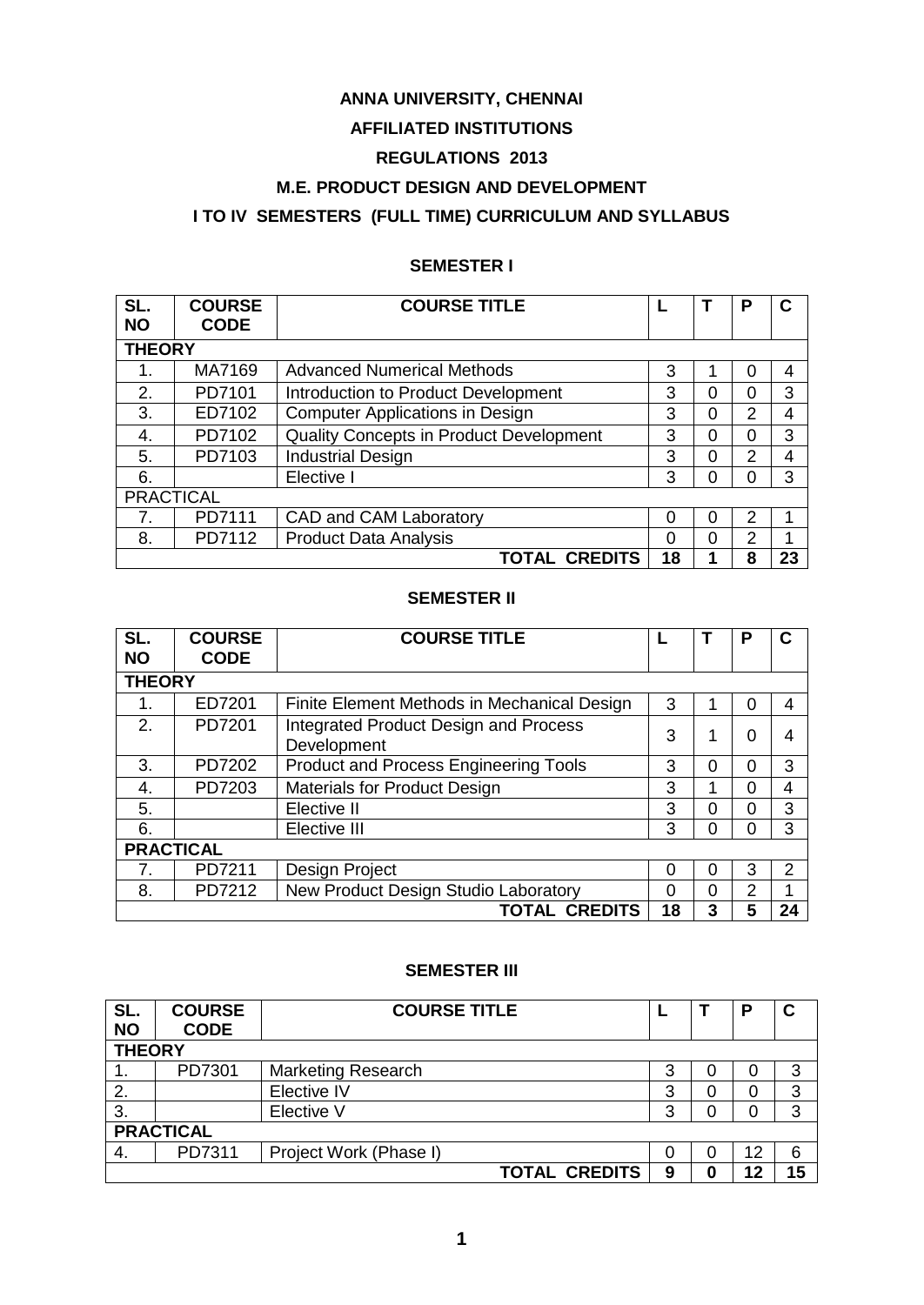#### **SEMESTER IV**

| SL.<br><b>NO</b> | <b>COURSE</b><br><b>CODE</b> | <b>COURSE TITLE</b>     |  |  | D  |    |  |  |  |
|------------------|------------------------------|-------------------------|--|--|----|----|--|--|--|
|                  | <b>PRACTICAL</b>             |                         |  |  |    |    |  |  |  |
|                  | PD7411                       | Project Work (Phase II) |  |  | 24 | ィク |  |  |  |
|                  |                              | <b>TOTAL CREDITS</b>    |  |  | 24 | 12 |  |  |  |

# **TOTAL CREDITS TO BE EARNED FOR THE AWARD OF THE DEGREE =74**

## **LIST OF ELECTIVES FOR M.E. PRODUCT DESIGN AND DEVELOPMENT**

# **SEMESTER I (Elective I)**

| SL.<br><b>NO</b> | <b>COURSE</b><br><b>CODE</b> | <b>COURSE TITLE</b>                       |   |   |   |
|------------------|------------------------------|-------------------------------------------|---|---|---|
| 1                | PD7001                       | Creativity in Design                      | 3 |   | 3 |
| 2                | PD7002                       | Enterprise Resource Planning              | 3 | 0 | 3 |
| 3                | ED7004                       | Design of Hydraulic and Pneumatic Systems | 3 | 0 | 3 |
| 4                | ED7001                       | Optimization Techniques in Design         | 3 |   | 3 |
| 5                | <b>CM7001</b>                | <b>Additive Manufacturing</b>             | 3 |   | 3 |

# **SEMESTER II (Elective II & III)**

| SL.<br><b>NO</b> | <b>COURSE</b><br><b>CODE</b> | <b>COURSE TITLE</b>                              |   |   |   |   |
|------------------|------------------------------|--------------------------------------------------|---|---|---|---|
|                  | PD7003                       | Design Paradigm                                  | 3 | 0 | 0 | 3 |
| 2                | PD7004                       | Micro Electro Mechanical Systems                 | 3 | 0 | 0 | 3 |
| 3                | ED7071                       | <b>Industrial Robotics and Expert Systems</b>    | 3 | 0 | 0 | 3 |
| 4                | ED7007                       | <b>Modal Analysis of Mechanical Systems</b>      | 3 | 0 | 0 | 3 |
| 5                | CC7201                       | Design for Manufacture Assembly and Environments | 3 | 0 | 0 | 3 |
| 6                | IC7072                       | <b>Computational Fluid Dynamics</b>              | 3 | 0 | 0 | 3 |

# **SEMESTER III (Elective IV & V)**

| SL.<br><b>NO</b> | <b>COURSE</b><br><b>CODE</b> | <b>COURSE TITLE</b>                          |   |   | Р        | C |
|------------------|------------------------------|----------------------------------------------|---|---|----------|---|
| 1                | PD7005                       | <b>Reverse Engineering</b>                   | 3 | 0 | 0        | 3 |
| 2                | PD7006                       | Product Design for Energy and Environment    | 3 | 0 | 0        | 3 |
| 3                | PD7007                       | Intellectual Property Rights and Patent Laws | 3 | 0 | 0        | 3 |
| 4                | ED7010                       | Tribology in Design                          | 3 | 0 | 0        | 3 |
| 5                | ED7013                       | <b>Advanced Finite Element Analysis</b>      | 3 | 0 | $\Omega$ | 3 |
| 6                | PD7008                       | Maintenance Engineering                      | 3 | 0 | 0        | 3 |
| 7                | ED7011                       | Bearing Design and Rotor Dynamics            | 3 | 0 | 0        | 3 |
| 8                | CD7006                       | <b>Integrated Manufacturing Systems</b>      | 3 | 0 | O        | 3 |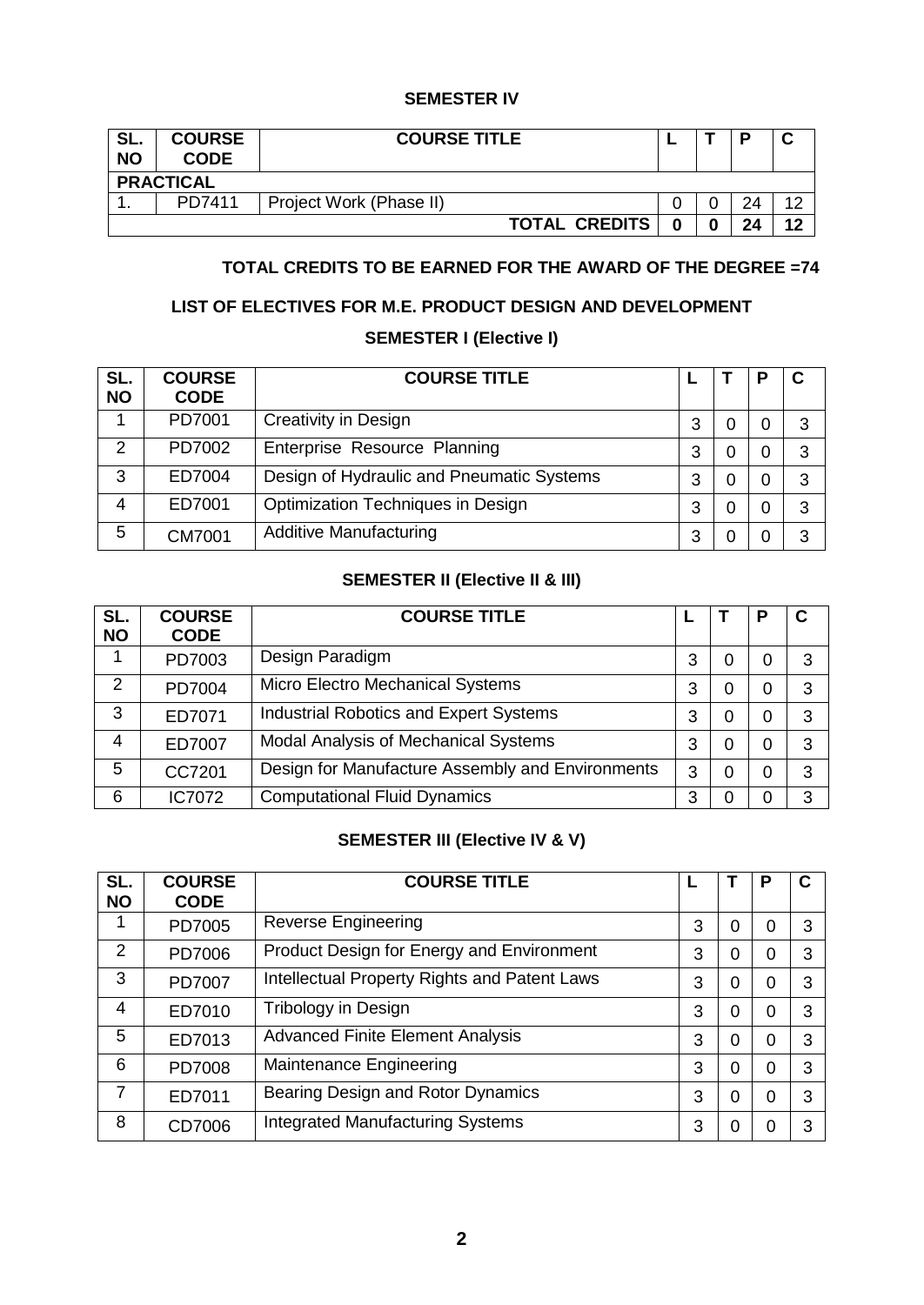### **MA7169 ADVANCED NUMERICAL METHODS L T P C**

### **OBJECTIVE:**

<span id="page-2-0"></span> To impart knowledge on numerical methods that will come in handy to solve numerically the problems that arise in engineering and technology. This will also serve as a precursor for future research.

### **OUTCOME:**

 It helps the students to get familiarized with the numerical methods which are necessary to solve numerically the problems that arise in engineering.

### **UNIT I ALGEBRAIC EQUATIONS (9+3)**

Systems of linear equations: Gauss Elimination method, pivoting techniques, Thomas algorithm for tridiagonal system – Jacobi, Gauss Seidel, SOR iteration methods - Systems of nonlinear equations: Fixed point iterations, Newton Method, Eigenvalue problems: power method, inverse power method, Faddeev – Leverrier Method.

#### **UNIT II ORDINARY DIFFERENTIAL EQUATIONS (9+3)**

Runge Kutta Methods for system of IVPs, numerical stability, Adams-Bashforth multistep method, solution of stiff ODEs, shooting method, BVP: Finite difference method, orthogonal collocation method, orthogonal collocation with finite element method, Galerkin finite element method.

#### **UNIT III FINITE DIFFERENCE METHOD FOR TIME DEPENDENT PARTIAL DIFFERENTIAL EQUATION (9+3)**

Parabolic equations: explicit and implicit finite difference methods, weighted average approximation - Dirichlet and Neumann conditions – Two dimensional parabolic equations – ADI method; First order hyperbolic equations – method of characteristics, different explicit and implicit methods; numerical stability analysis, method of lines – Wave equation: Explicit scheme-Stability of above schemes.

#### **UNIT IV FINITE DIFFERENCE METHODS FOR ELLIPTIC EQUATIONS (9+3)**

Laplace and Poisson's equations in a rectangular region: Five point finite difference schemes, Leibmann"s iterative methods, Dirichlet and Neumann conditions – Laplace equation in polar coordinates: finite difference schemes – approximation of derivatives near a curved boundary while using a square mesh.

#### **UNIT V FINITE ELEMENT METHOD (9+3)**

Partial differential equations – Finite element method - orthogonal collocation method, orthogonal collocation with finite element method, Galerkin finite element method.

#### **REFERENCES**

- 1. Saumyen Guha and Rajesh Srivastava, "Numerical methods for Engineering and Science", Oxford Higher Education, New Delhi, 2010.
- 2. Gupta S.K., "Numerical Methods for Engineers", New Age Publishers,1995.
- 3. Burden, R.L., and Faires, J.D., "Numerical Analysis Theory and Applications", Cengage Learning, India Edition, New Delhi, 2009
- 4. Jain M. K., Iyengar S. R., Kanchi M. B., Jain , "Computational Methods for Partial Differential Equations", New Age Publishers, 1993.
- 5. Morton K.W. and Mayers D.F., "Numerical solution of partial differential equations",Cambridge University press, Cambridge, 2002.

**T= 15, TOTAL: 60 PERIODS**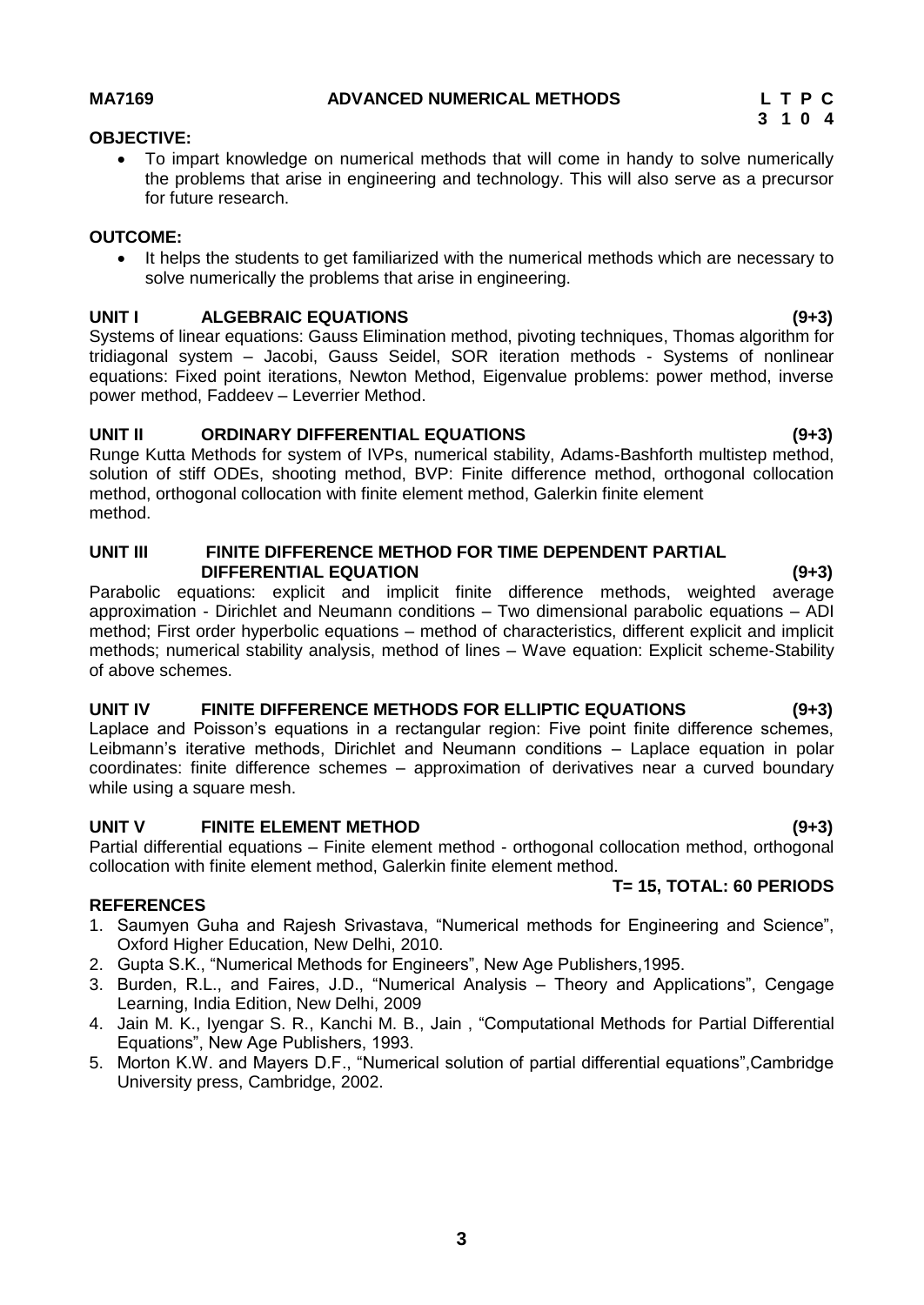#### **4**

#### **PD7101 INTRODUCTION TO PRODUCT DEVELOPMENT L T P C**

#### **OBJECTIVE**:

• This course aims at introducing the students to the basic concepts of engineering design and product development with focus on the front end processes. At the end of this course the student is expected to demonstrate an understanding of the overview of all the product development processes and knowledge of concept generation and selection tools.

#### **UNIT I 9**

Need for developing products – the importance of engineering design – types of design – the design process – relevance of product lifecycle issues in design –designing to codes and standards- societal considerations in engineering design –generic product development process – various phases of product development-planning for products –establishing markets- market segments- relevance of market research

#### **UNIT II 9**

Identifying customer needs –voice of customer –customer populations- hierarchy of human needsneed gathering methods – affinity diagrams – needs importance- establishing engineering characteristics-competitive benchmarking- quality function deployment- house of quality- product design specification-case studies

#### **UNIT II 9**

Creative thinking –creativity and problem solving- creative thinking methods- generating design concepts-systematic methods for designing –functional decomposition – physical decomposition – functional representation –morphological methods-TRIZ- axiomatic design

#### **UNIT IV 9**

Decision making –decision theory –utility theory –decision trees –concept evaluation methods – Pugh concept selection method- weighted decision matrix –analytic hierarchy process – introduction to embodiment design –product architecture – types of modular architecture –steps in developing product architecture

#### **UNIT V 9**

Industrial design – human factors design –user friendly design – design for serviceability – design for environment – prototyping and testing – cost evaluation –categories of cost –overhead costs – activity based costing –methods of developing cost estimates – manufacturing cost –value analysis in costing

# **TOTAL: 45 PERIODS**

**Note:** Since the idea is to provide an overview of the design process, the questions in the examination should have more number of sub-divisions leading to not more than 4 or 5 marks each and need to be generic in the Part-B part.

#### **REFERENCES**

- 1. George E.Dieter, Linda C.Schmidt, "Engineering Design", McGraw-Hill International Edition, 4th Edition, 2009, ISBN 978-007-127189-9
- 2. Anita Goyal, Karl T Ulrich, Steven D Eppinger, "Product Design and Development ", 4th Edition, 2009, Tata McGraw-Hill Education, ISBN-10-007-14679-9
- 3. Kevin Otto, Kristin Wood, "Product Design", Indian Reprint 2004, Pearson Education,ISBN 9788177588217
- 4. Yousef Haik, T. M. M. Shahin, "Engineering Design Process", 2nd Edition Reprint, Cengage Learning, 2010, ISBN 0495668141
- 5. Clive L.Dym, Patrick Little, "Engineering Design: A Project-based Introduction", 3rd Edition, John Wiley & Sons, 2009, ISBN 978-0-470-22596-7

# **3 0 0 3**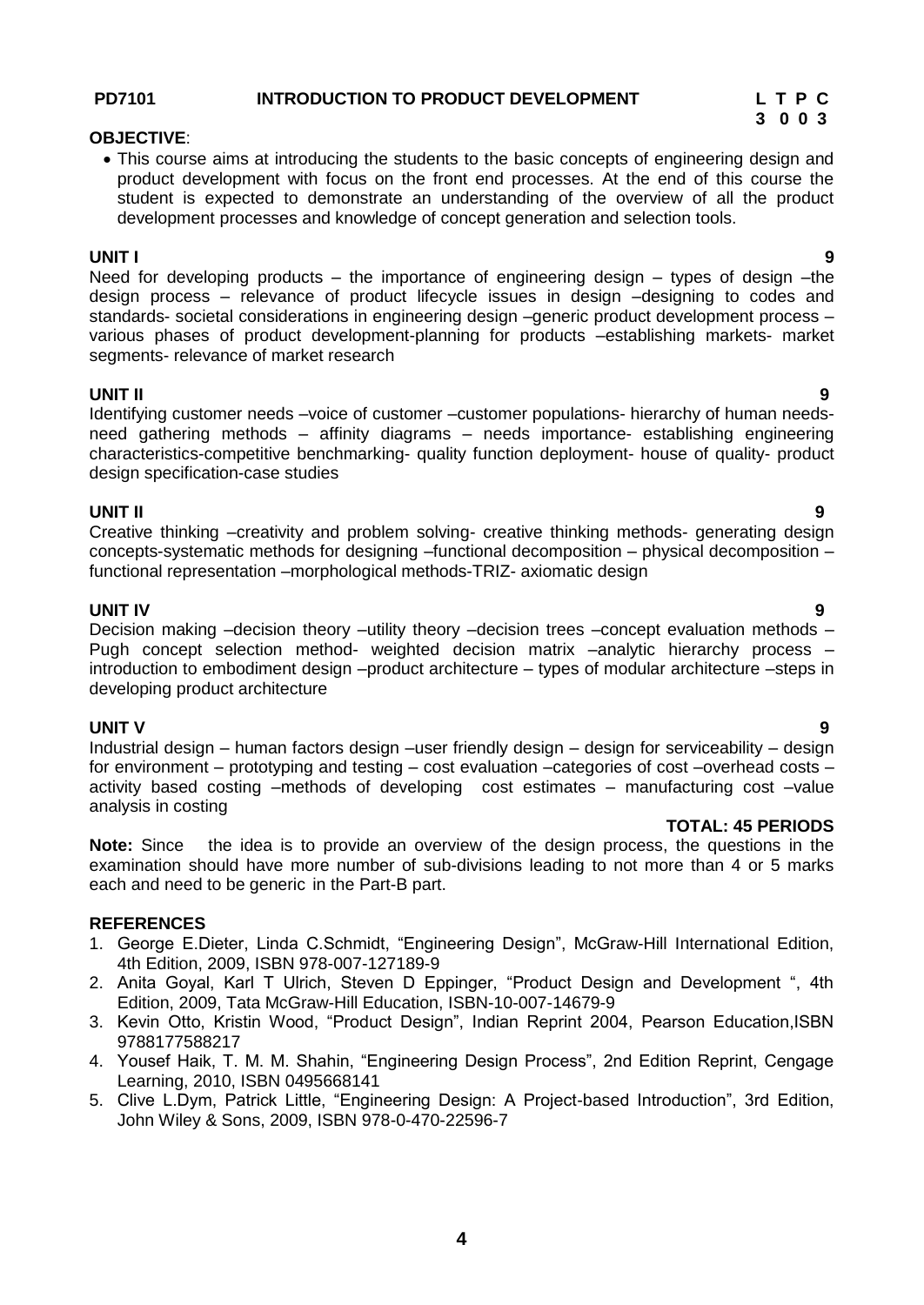#### <span id="page-4-0"></span>**OBJECTIVE:**

 To impart knowledge on computer graphics which are used routinely in diverse areas as science, engineering, medicine, etc.

#### **OUTCOME:**

 With laboratory classes in conjunction, It helps the students to get familiarized with the computer graphics application in design. This understanding reinforces the knowledge being learned and shortens the overall learning curves which are necessary to solve CAE problems that arise in engineering.

### **UNIT I INTRODUCTION TO COMPUTER GRAPHICS FUNDAMENTALS 8**

Output primitives (points, lines, curves etc.,), 2-D & 3-D transformation (Translation,scaling,rotators) windowing - view ports - clipping transformation.

#### **UNIT II** CURVES AND SURFACES MODELLING 10

Introduction to curves - Analytical curves: line, circle and conics – synthetic curves: Hermite cubic spline- Bezier curve and B-Spline curve – curve manipulations.

Introduction to surfaces - Analytical surfaces: Plane surface, ruled surface , surface of revolution and tabulated cylinder – synthetic surfaces: Hermite bicubic surface- Bezier surface and B-Spline surface- surface manipulations.

#### **UNIT III NURBS AND SOLID MODELING 9**

NURBS- Basics- curves , lines, arcs, circle and bi linear surface.

Regularized Boolean set operations - primitive instancing - sweep representations - boundary representations - constructive solid Geometry - comparison of representations - user interface for solid modeling.

### **UNIT IV VISUAL REALISM 9**

Hidden – Line – Surface – solid removal algorithms shading – coloring. Introduction to parametric and variational geometry based software's and their principles creation of prismatic and lofted parts using these packages.

### **UNIT V ASSEMBLY OF PARTS AND PRODUCT DATA EXCHANGE 9**

Assembly modeling - interferences of positions and orientation - tolerances analysis - mass property calculations - mechanism simulation.

Graphics and computing standards– Open GL Data Exchange standards – IGES, STEP etc– Communication standards.

### **T= 30, TOTAL: 75 PERIODS**

Laboratory session: Writing interactive programs generate graphics and to solve design problems using any languages like Auto LISP/ C / FORTRAN etc. Each assessment should contain a component of Laboratory session.

#### **REFERENCES**

- 1. William M Neumann and Robert F.Sproul "Principles of Computer Graphics", Mc Graw Hill Book Co. Singapore, 1989.
- 2. Donald Hearn and M. Pauline Baker "Computer Graphics", Prentice Hall, Inc., 1992.
- 3. Ibrahim Zeid Mastering CAD/CAM McGraw Hill, International Edition, 2007.
- 4. Foley, Wan Dam, Feiner and Hughes Computer graphics principles & practices, Pearson Education – 2003.
- 5. [David F. Rogers,](https://www.google.co.in/search?hl=en&safe=active&tbo=d&tbm=bks&tbm=bks&q=inauthor:%22David+F.+Rogers%22&sa=X&ei=HK7rUNPFJMSOrge82oC4DQ&ved=0CDcQ9AgwAA) [James Alan Adams](https://www.google.co.in/search?hl=en&safe=active&tbo=d&tbm=bks&tbm=bks&q=inauthor:%22James+Alan+Adams%22&sa=X&ei=HK7rUNPFJMSOrge82oC4DQ&ved=0CDgQ9AgwAA) " Mathematical elements for computer graphics" second edition, Tata McGraw-Hill edition.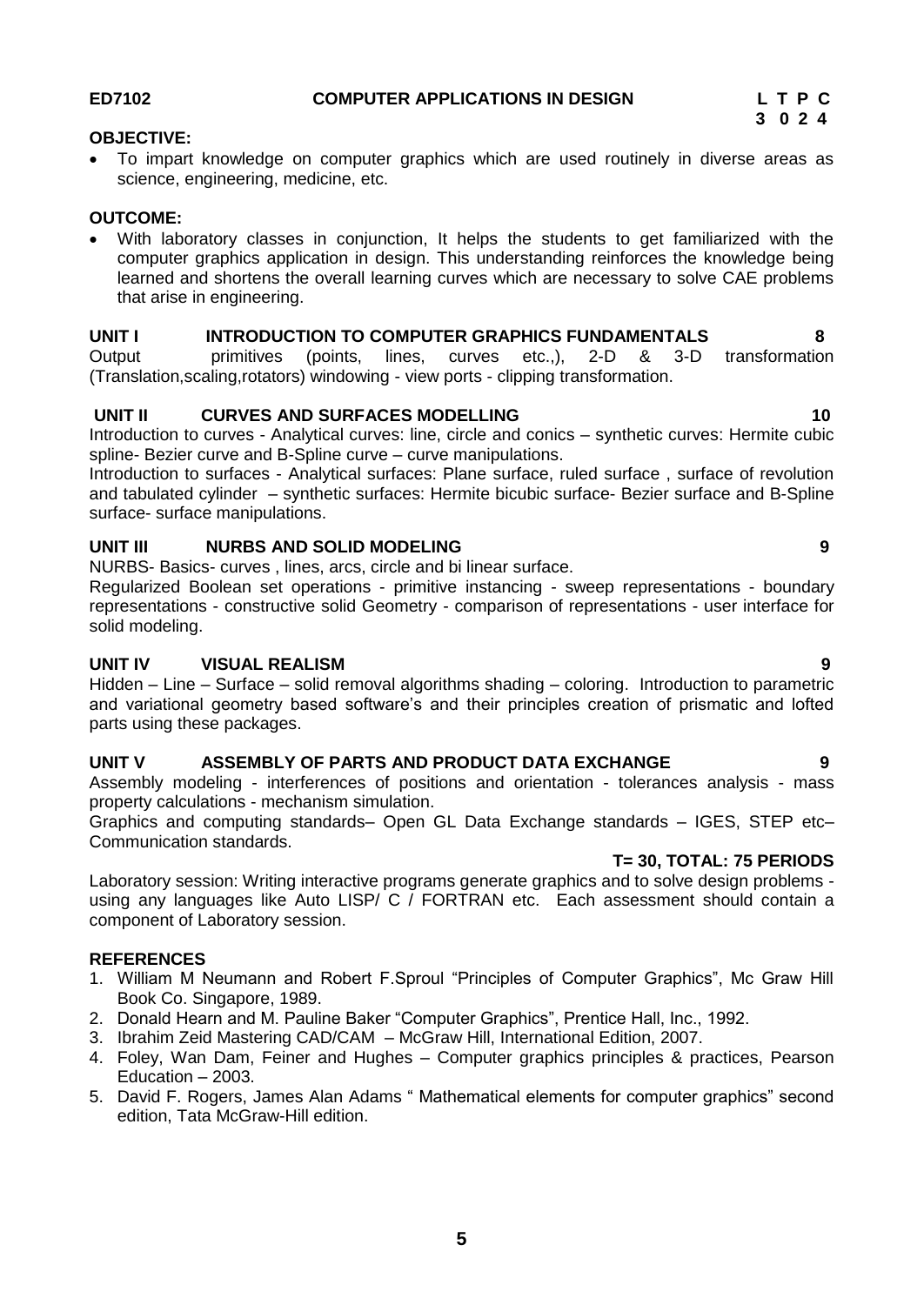# **PD7102 QUALITY CONCEPTS IN PRODUCT DEVELOPMENT L T P C**

#### **OBJECTIVE:**

To impart knowledge on various principles of implementing quality in a product or service through tools such as quality houses, control charts, statistical process control method, failure mode effect analysis and various strategies of designing experiments, methods to uphold the status of six sigma and improve the reliability of a product.

#### **OUTCOME:**

It helps the design cum quality engineer to get familiarized with various concepts in quality and reliability principles in the design of an engineering product or a service.

#### **UNIT I DESIGN FOR QUALITY 9**

Quality-Objectives and functions-Targets- Measures and Matrices-Design of Experiments –design process-Identification of control factors, noise factors, and performance metrics - developing the experimental plan- experimental design -testing noise factors- Running the experiments -Conducting the analysis-Selecting and conforming factor-Set points-reflecting and repeating.

#### **UNIT II FAILURE MODES & EFFECT ANALYSIS 9**

Basic methods: Refining geometry and layout, general process of product embodiment - Embodiment checklist- Advanced methods: systems modeling, mechanical embodiment principles-FMEA method- linking fault states to systems modeling

#### **UNIT III DESIGN FOR SIX SIGMA 8**

Basis of SIX SIGMA –Project selection for SIX SIGMA- SIX SIGMA problem solving- SIX SIGMA in service and small organizations - SIX SIGMA and lean production –Lean SIX SIGMA and services

#### **UNIT IV DESIGN OF EXPERIMENTS 40**

Importance of Experiments, Experimental Strategies, Basic principles of Design, Terminology, ANOVA, Steps in Experimentation, Sample size, Single Factor experiments - Completely Randomized design, Randomized Block design, Statistical Analysis, Multifactor experiments - Two and three factor full Factorial experiments,  $2<sup>K</sup>$  factorial Experiments, Confounding and Blocking designs, Fractional factorial design, Taguchi"s approach - Steps in experimentation, Design using Orthogonal Arrays, Data Analysis, Robust Design- Control and Noise factors, S/N ratios

#### **UNIT V STATISTICAL CONSIDERATION AND RELIABILITY 9**

Frequency distributions and Histograms- Run charts –stem and leaf plots- Pareto diagrams-Cause and Effect diagrams-Box plots- Probability distribution-Statistical Process control–Scatter diagrams –Multivariable charts –Matrix plots and 3-D plots.-Reliability-Survival and Failure-Series and parallel systems-Mean time between failure-Weibull distribution

#### **REFERENCES:**

- 1. Product Design Techniques in Reverse Engineering and New Product Development, KEVIN OTTO & KRISTIN WOOD, Pearson Education (LPE), 2001.
- 2. The Management and control of Quality-6<sup>th</sup> edition-James R. Evens, William M Lindsay Pub:son south-western[\(www.swlearning.com\)](http://www.swlearning.com/)
- 3. Fundamentals of Quality control and improvement 2<sup>nd</sup> edition, AMITAVA MITRA, Pearson Education Asia, 2002.
- 4. Montgomery, D.C., Design and Analysis of experiments, John Wiley and Sons, 2003.
- 5. Phillip J.Rose, Taguchi techniques for quality engineering, McGraw Hill, 1996.

# **TOTAL: 45 PERIODS**

# **3 0 0 3**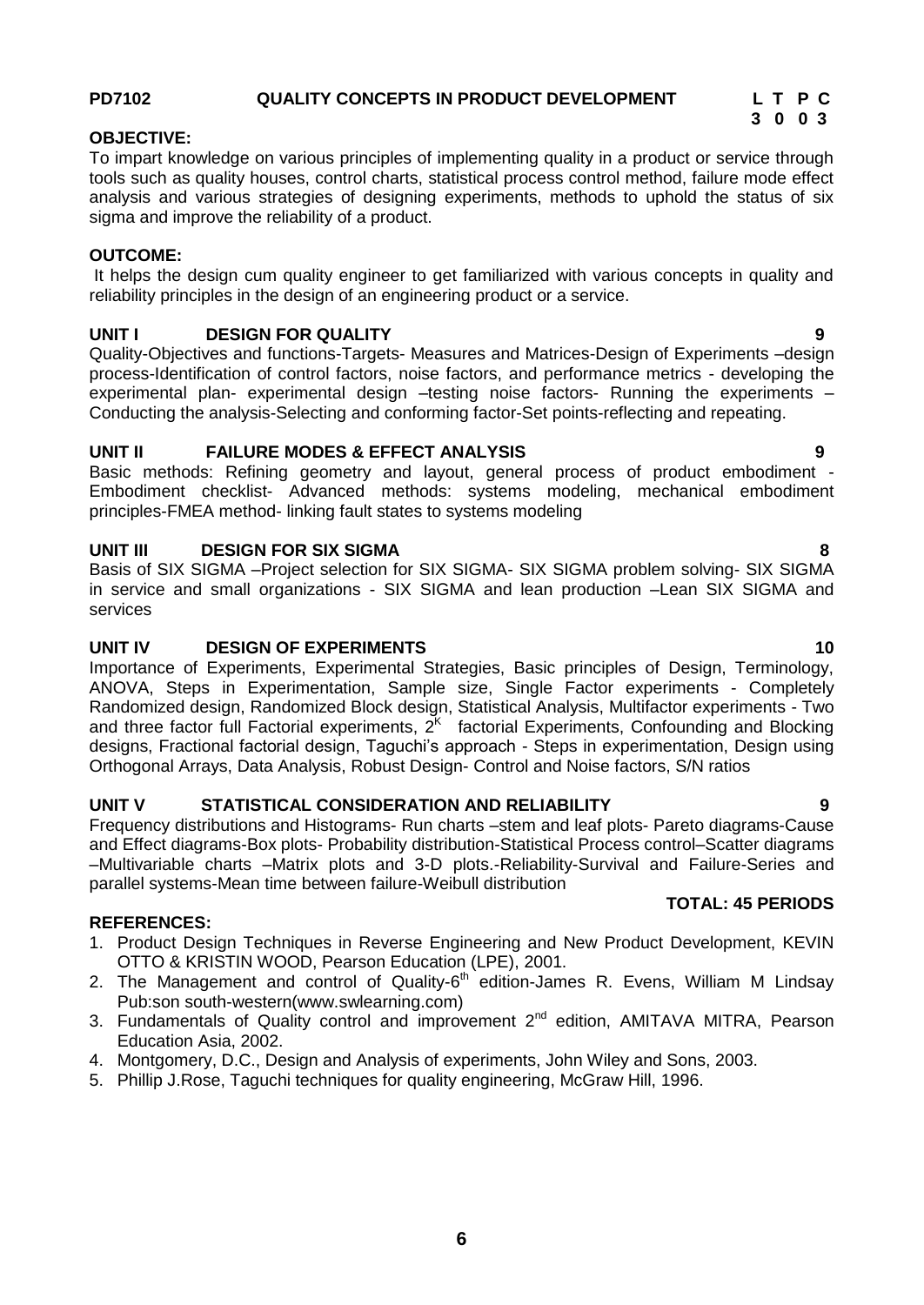#### **7**

### <span id="page-6-0"></span>**PD7103 [INDUSTRIAL](#page-6-0) DESIGN L T P C**

**OBJECTIVE:**

To expose the students to the various aspects of Industrial Design so as to develop new products considering aesthetics, ergonomics, environment and other human factors.

#### **OUTCOME:**

Upon completion of the course, the students will be able to

- understand the importance of ergonomics in the design of new products
- learn the effect of biomechanics, biothermodynamics, bioenergetics on the design and development of new products
- understand the effects of other human factors

#### **UNIT I INTRODUCTION 9**

Definition – Human & Machine system – Manual; Mechanical; Automated system, Input of Information - Auditory, Visual, Oral, Olfactory display & Communication. Human Output and Control – Physical work, Manual material handling, Physiological performance : Motor Skill, human control of systems, controls & data entry devices, hand tools & devices.

#### **UNIT II WORK PLACE AND EQUIPMENT DESIGN 9**

Applied anthropometry, Workspace design and seating, arrangement of components within a physical space, interpersonal aspects of work place design, and design of repetitive task, design of manual handling activity task, work capacity, stress, and fatigue. Design of Equipment : Ergonomic factors to be considered in the design of displays and control, design for maintainability, design of human computer interaction.

#### **UNIT III ENVIRONMENTAL DESIGN 9**

Vision and illumination design – Climate, Noise, Motion, Sound, Vibration.

#### **UNIT IV BIOMECHANICS, BIOTHERMODYNAMICS, BIOENERGETICS 9**

Biostatic mechanics, statics of rigid bodies, upper extremity of hand, lower extremity and foot, bending, lifting and carrying, biodynamic mechanics, human body kinematics, kinetics, impact and collision, human activity analysis, ergonomic tools, RULA, REBA, NOISH lifting equation - Biothermal fundamentals, human operator heat transfer, human system bioenergetics, thermoregulatory physiology, human operator thermo regularity, passive operator, active operator, heat stress.

### **UNIT V COGNITIVE ERGONOMICS & HUMAN FACTOR APPLICATION 9**

Information Theory Information processing, Signal detection theory, Human response, human errors, cognitive task analysis. Human factors applications : Human error, accidents, human factors and the automobile, organizational and social aspects, steps according to ISO.DIS6385, OSHA's approach, virtual environments.

#### **REFERENCES**

- 1. Chandler Allen Phillips, "Human Factors Engineering", John Wiley and sons, New York, 2000
- 2. Mark S Sanders, "Human Factors in Engineering and Design", McGraw Hill, New York, 1993.
- 3. Bridger R S, "Introduction to Ergonomics", Taylor and Francis, London, 2003.
- 4. MeCormik, J., Human Factors Engineering and Design, McGraw Hill, 1992.
- 5. Martin Helander, A guide to Human Factors and Ergonomics, 2<sup>nd</sup> Edition, CRC, Taylor & Francis Group 2006.

**T= 30, TOTAL: 75 PERIODS**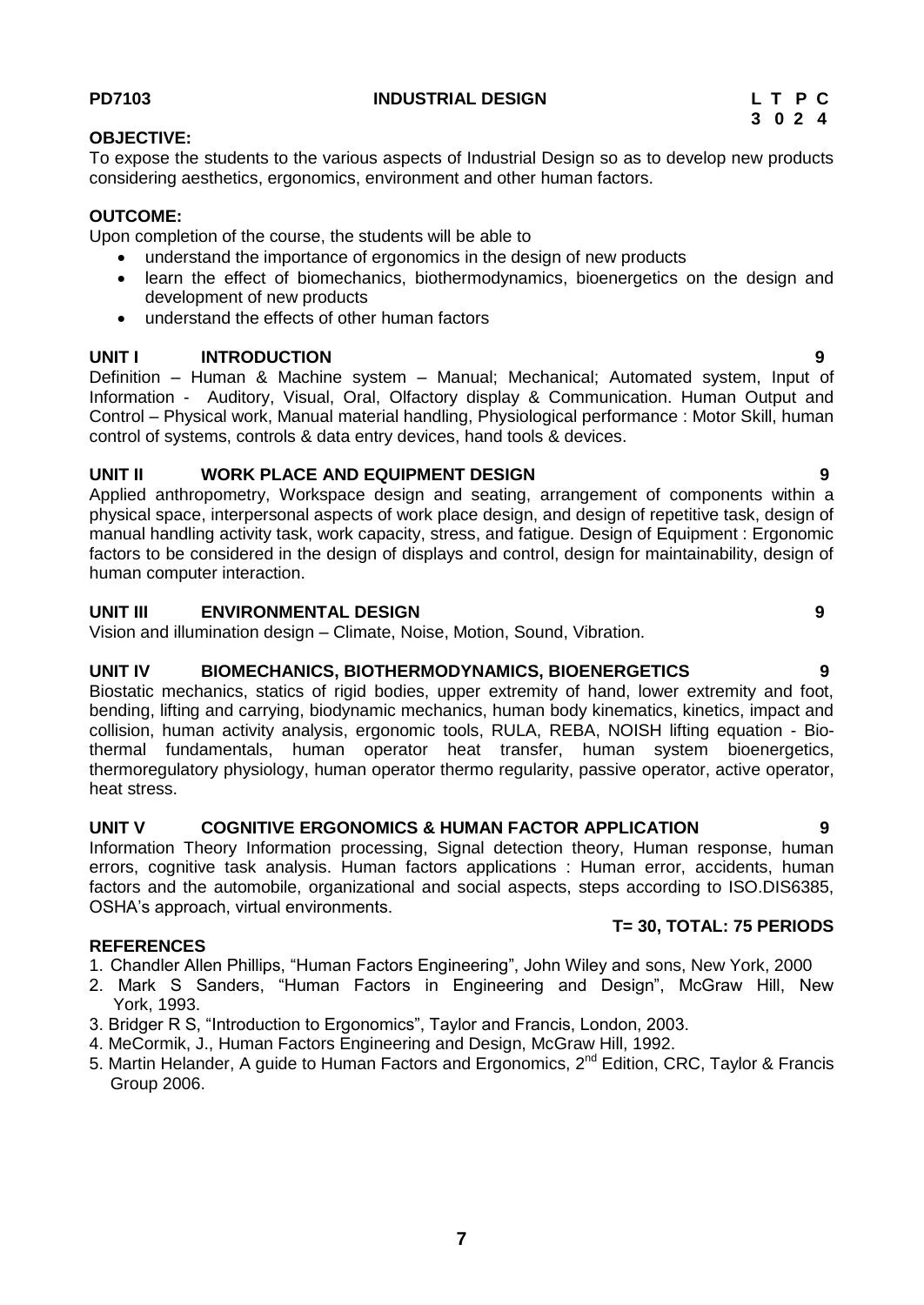#### <span id="page-7-0"></span>**OBJECTIVE:**

 To impart knowledge on how to prepare drawings for various mechanical components using any commercially available 3D modeling software"s

#### **OUTCOME:**

- With laboratory classes, it helps the students to get familiarized with the computer applications in design and preparing drawings for various mechanical components.
- **CAD** Introduction.
- **Sketcher**
- **Solid modeling** –Extrude, Revolve, Sweep, etc and Variational sweep, Loft ,etc
- **Surface modeling** –Extrude, Sweep, Trim...etc and Mesh of curves, Free form etc
- **Feature manipulation** Copy, Edit, Pattern, Suppress, History operations etc.
- **Assembly**-Constraints, Exploded Views, Interference check
- **Drafting**-Layouts, Standard & Sectional Views, Detailing & Plotting.

Exercises in Modeling and drafting of Mechanical Components - Assembly using Parametric and feature based Packages like PRO-E / SOLID WORKS /CATIA / NX etc

- Introduction to Rapid Prototyping Conversion of PRT file to STL file -Slicing Software
- CNC Machines Features, Tooling
- **CNC program** simulation in **FANUC/SINUMERIC** systems.
- CAD/CAM connection & DNC link.
- **Cutter path generation** for Planar machining, Surface Machining, Cavity machining, Fixed & variable contour machining, Drilling,Turning, tool&die and mould machining
- Practical in Production CNC **Machining & Turning Centres** and **Rapid Prototyping** Machine
- Post processing & CNC code Generation for advanced machining.

Exercises in tool path and NC code generation using software such as NX

**TOTAL: 30 PERIODS**

#### <span id="page-7-1"></span>**PD7112 PRODUCT DATA ANALYSIS L T P C**

# **0 0 2 1**

#### **OBJECTIVE:**

 To impart knowledge on the use of Finite Element Analysis software to solve various field problems in mechanical engineering to optimize and verify the design of machine elements.

#### **OUTCOME:**

Upon conclusion of this course the student will be able to

- Model and analyze various physical problems
- Select appropriate elements and give boundary conditions
- Solve structural, thermal, modal and dynamics problems.

Analysis of Mechanical Components – Use of FEA Packages like ANSYS/ NASTRAN etc., Exercises shall include analysis of

- i) Machine elements under Static loads
- ii) Thermal Analysis of mechanical systems
- iii) Modal Analysis
- iv) Machine elements under Dynamic loads
- v) Non-linear systems
- Rapid Prototyping Making RP component Study on RP tooling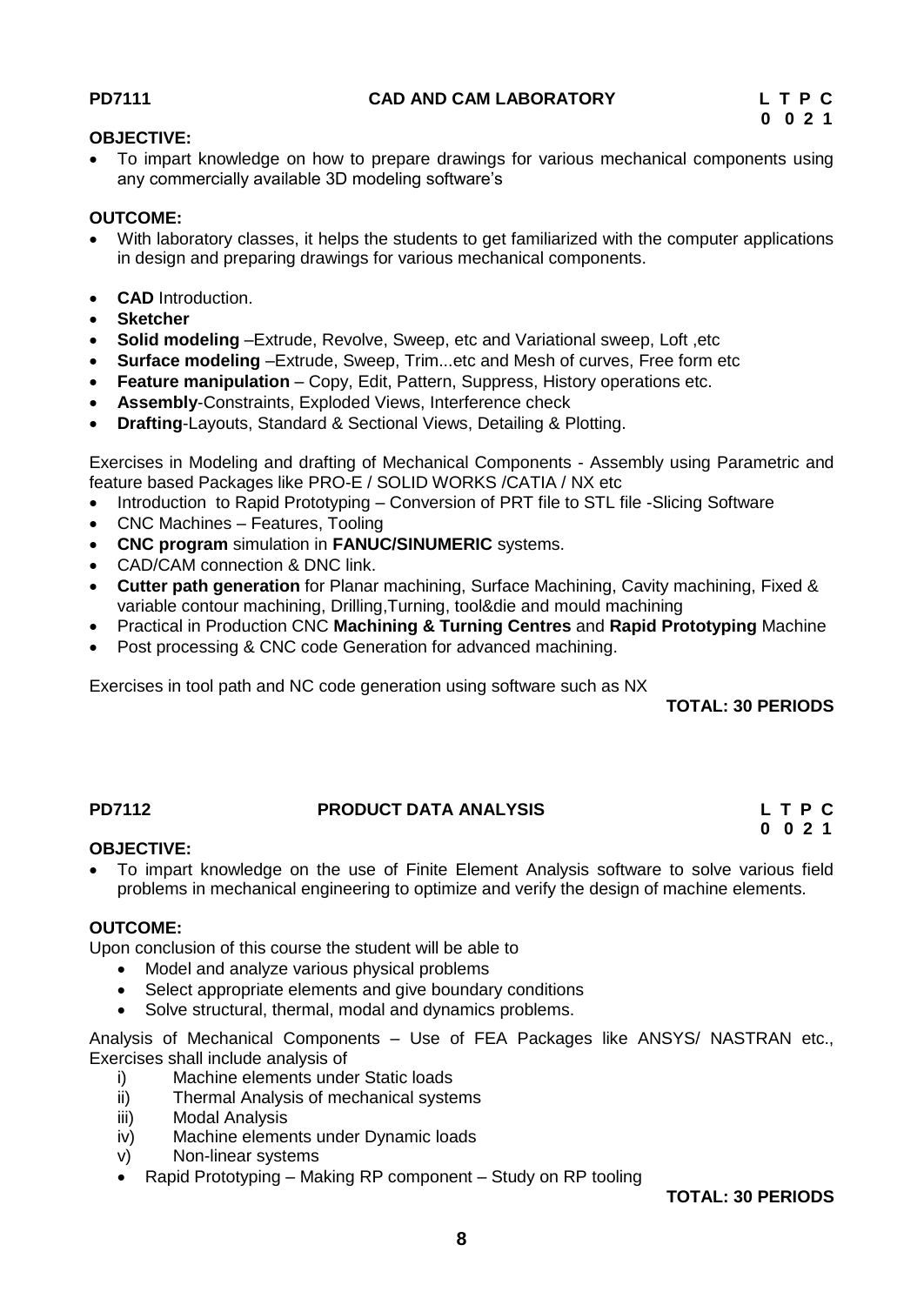# <span id="page-8-0"></span>**ED7201 FINITE ELEMENT METHODS IN MECHANICAL DESIGN L T P C**

# **3 1 0 4**

#### **OBJECTIVE:**

To develop a thorough understanding of the basic principles of the finite element analysis techniques with an ability to effectively use the tools of the analysis for solving practical problems arising in engineering design

#### **OUTCOME:**

Upon understanding this course the students will be able to

- Understand how to mathematically model physical systems and solve using numerical techniques.
- Select appropriate element and boundary conditions for various 1D, 2D Boundary problems.
- Apply various solution techniques to solve Boundary value problems and Eigen value problems

#### **UNIT I FINITE ELEMENT ANALYSIS OF ONE DIMENSIONAL PROBLEMS 11+3**

Historical Background – Weighted Residual Methods - Basic Concept of FEM – Variational Formulation of B.V.P. – Ritz Method – Finite Element Modelling – Element Equations – Linear and Quadratic Shape functions – Bar, Beam Elements – Bars and beams of arbitrary orientation - Applications to Heat Transfer problems.

#### **UNIT II FINITE ELEMENT ANALYSIS OF TWO DIMENSIONAL PROBLEMS 10+3**

Basic Boundary Value Problems in two-dimensions – Triangular, quadrilateral, higher order elements – Poisson's and Laplace's Equation – Weak Formulation – Element Matrices and Vectors – Application to scalar variable problem

Introduction to Theory of Elasticity – Plane Stress – Plane Strain and Axisymmetric Formulation – Principle of virtual work – Element matrices using energy approach – Examples related to one-dimensional and two-dimensional problems.

#### **UNIT III ISO-PARAMETRIC FORMULATION 8+3**

Natural Co-ordinate Systems – Lagrangian Interpolation Polynomials – Isoparametric Elements – Formulation – Numerical Integration – Gauss quadrature – one-, two- and three-dimensional triangular elements formulation – rectangular elements – Serendipity elements - Illustrative Examples.

#### **UNIT IV SOLUTION TECHNIQUES 8+3**

Inversion Method, Decomposition Method, Banded Solver method, Skyline procedure method, Band width reduction Techniques, Front width Methods, Free meshing and Mapped Meshing

#### UNIT V SPECIAL TOPICS 8+3

Dynamic Analysis – Equation of Motion – Mass & damping matrices – Free Vibration analysis – Natural frequencies of Longitudinal, Transverse and torsional vibration – Introduction to transient field problems. Non-linear analysis. Use of softwares – h & p elements – special element formulation – Solution techniques – Explicit & Implicit methods

# **T= 15, TOTAL: 60 PERIODS**

# **NOTE**

At the post-graduate level of instruction the contact hours are to be supplemented by self study by students. As for the examination, modelling considerations, choice of elements, boundary conditions, loading conditions, and basic procedures only need to be emphasized without expecting a complete numerical solution to practical problems.

# **REFERENCES:**

1. \*Zienkiewicz.O.C, Taylor.R.L,& Zhu,J.Z "The Finite Element Method: Its Basis & Fundamentals", Butterworth-Heinemann (An imprint of Elsevier), First printed in India 2007, India Reprint ISBN:978-81-312-1118-2, published by Elsevier India Pvt. Ltd., New Delhi.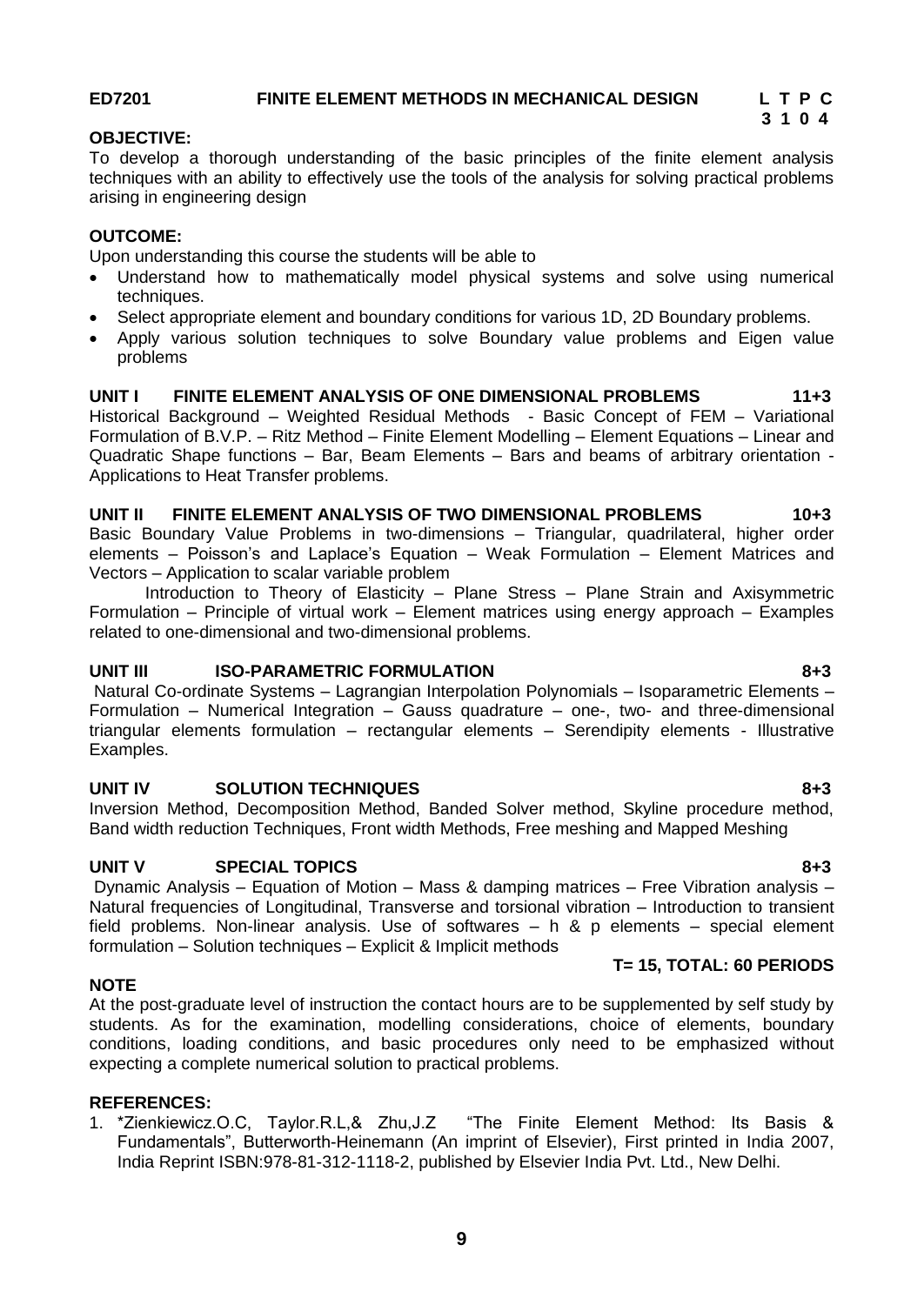- 2. \*\*Cook, R.D., Malkus, D. S., Plesha,M.E., and Witt,R.J " Concepts and Applications of Finite Element Analysis", Wiley Student Edition, 4<sup>th</sup> Edition, First Reprint 2007, Authorized reprint by Wiley India(P) Ltd., New Delhi, ISBN-13 978-81-265-1336-9
- 3. \*\*\* Zienkiewicz.O.C, Taylor.R.L "The Finite Element Method" McGraw Hill International Editions, Fourth Edition, 1991, Volume 2 (Chapters 7&8)
- 4. Reddy, J.N., "Introduction to Non-Linear Finite Element Analysis", Oxford Uniiversity Press, 2008
- 5. Rao,S.S., "The Finite Element Method in Engineering", Butterworth-Heinemann(An imprint of Elsevier), reprinted 2006,2007, Published by Elsevier India Pvt. Ltd., New Delhi, Indian Reprint ISBN: 978-81-8147-885-6
- 6. Huebner,K.H., Dewhirst,D.L.,Smith,D.E & Byron,T.G., "The Finite Element Method for Engineers", Wiley Student Edition, Fourth Edition 2004,John Wiley&Sons (Asia)Pve.Ltd., ISBN: 9812-53-154-8
- 7. Ramamurthi, V., "Finite Element Method in Machine Design", Narosa Publishing House, January 2009, ISBN: 978-81-7319-965-3

#### <span id="page-9-0"></span>**PD7201 INTEGRATED PRODUCT DESIGN AND PROCESS L T P C DEVELOPMENT\*\* 3 1 0 4**

#### **OBJECTIVE**

The course aims at providing the basic concepts of product design, product features and its architecture so that student can have a basic knowledge in the common features a product has and how to incorporate them suitably in product.

#### **OUTCOME:**

On completion of the course the student will be able to

- understand the integration of customer requirements in product design
- Apply structural approach to concept generation, selection and testing
- Understand various aspects of design such as industrial design , design for manufacture , economic analysis and product architecture

#### **UNIT I INTRODUCTION 8**

Need for IPPD-Strategic importance of Product development - integration of customer, designer, material supplier and process planner, Competitor and customer - behavior analysis. Understanding customer-promoting customer understanding-involve customer in development and managing requirements - Organization process management and improvement

#### **UNIT II CONCEPT GENERATION, SELECTION AND TESTING 10**

Plan and establish product specifications. Task - Structured approaches - clarification - searchexternally and internally-Explore systematically - reflect on the solutions and processes - concept selection - methodology - benefits. Implications - Product change - variety - component standardization - product performance - manufacturability – Concept Testing Methodologies.

#### **UNIT III PRODUCT ARCHITECTURE 8**

Product development management - establishing the architecture - creation - clustering geometric layout development - Fundamental and incidental interactions - related system level design issues - secondary systems -architecture of the chunks - creating detailed interface specifications-Portfolio Architecture.

#### **UNIT IV INDUSTRIAL DESIGN 8**

Integrate process design - Managing costs - Robust design - Integrating CAE, CAD, CAM tools – Simulating product performance and manufacturing processes electronically - Need for industrial design-impact – design process - investigation of customer needs - conceptualization - refinement - management of the industrial design process - technology driven products - user - driven products - assessing the quality of industrial design.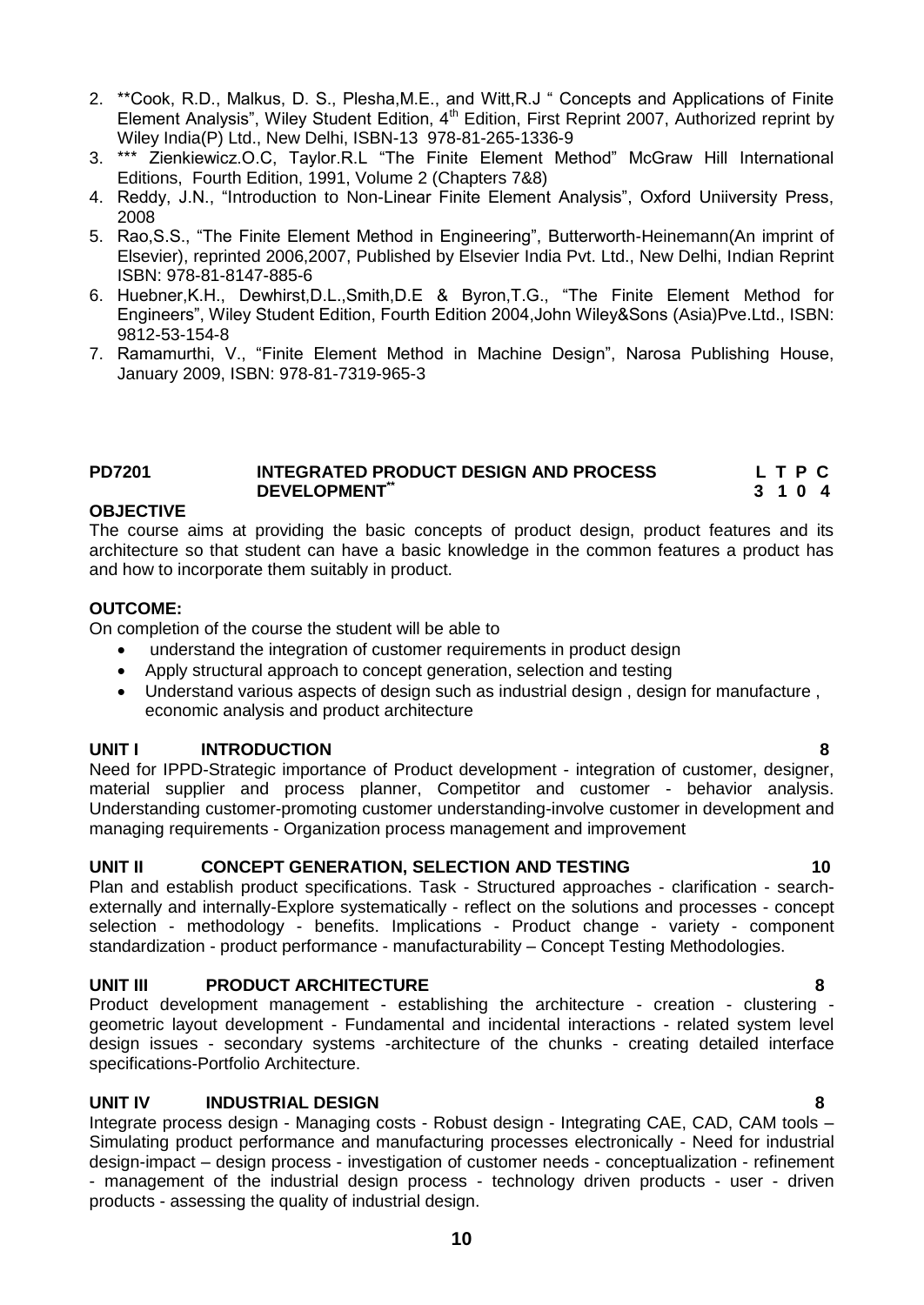#### **UNIT V DESIGN FOR MANUFACTURING AND PRODUCT DEVELOPMENT 11**

Definition - Estimation of Manufacturing cost-reducing the component costs and assembly costs – Minimize system complexity - Prototype basics - Principles of prototyping - Planning for prototypes - Economic Analysis - Understanding and representing tasks-baseline project planning accelerating the project-project execution.

**T= 15, TOTAL: 60 PERIODS**

### **\*\*a Term Project/Presentation must be given for Assessment – 3 (Compulsory)**

#### **TEXT BOOK**

1. Product Design and Development, Karl T.Ulrich and Steven D.Eppinger, McGraw –Hill International Edns.1999

#### **REFERENCES:**

- 1. Concurrent Engg./Integrated Product Development. Kemnneth Crow, DRM Associates, 6/3,ViaOlivera, Palos Verdes, CA 90274(310) 377-569,Workshop Book
- 2. Effective Product Design and Development, Stephen Rosenthal, Business One Orwin, Homewood, 1992,ISBN, 1-55623-603-4
- 3. Tool Design Integrated Methods for successful Product Engineering, Stuart Pugh, Addison Wesley Publishing,Neyourk,NY,1991, ISBN 0-202-41639-5
- 4. www.me.mit/2.7444

#### <span id="page-10-0"></span>**PD7202 PRODUCT AND PROCESS ENGINEERING TOOL L T P C 3 0 0 3**

### **OBJECTIVES**

To study about the tools used for concept development, optimization, design verification, process improvement and process control, bench marking and project management.

#### **OUTCOME:**

On completion of the course the student will be able to

- understand and apply the various tools used for design development analysis and optimization.
- Learn about the various methodology for process improvement
- Use various statistical process control methods and control charts
- Appreciate the need for bench marking and project management

### **UNIT I TOOLS FOR CONCEPT DEVELOPMENT 9**

Products division, Quality function Deployment, concept engineering –Tools for Design Development: design failure mode and design analysis, Reliability prediction- Tools for Design Optimization: The Taguchi Loss Function, Optimizing Reliability- Tools for Design Verification: Reliability Testing.

#### **UNIT II TOOLS FOR PROCESS IMPROVEMENT 9**

Process improvement methodologies, The Deming Cycle-FADE-Basic tools for process improvement: flow charts, run charts and control charts, check sheets, histograms, Pareto diagrams, Cause and Effect Diagrams-Scatter Diagrams-Other tools for process improvement: Kaizen Blitz, Poka-yoke (mistake proofing), process simulation-Engaging the work force in process improvement.

# **UNIT III STATISTICAL PROCESS CONTROL 9**

Quality control measurements-SPC Methodology-Process capacity evaluation- Control charts for variables data-Special Control charts for variables data- Process Capability Evaluation- Control Charts for Attributes- Summary of control charts construction chart, np-charts,c& u charts – Designing control charts: sampling , size, frequency-SPC,ISO 9000:2000, AND SIX SIGMA-Pre control- Measurement system Evaluation.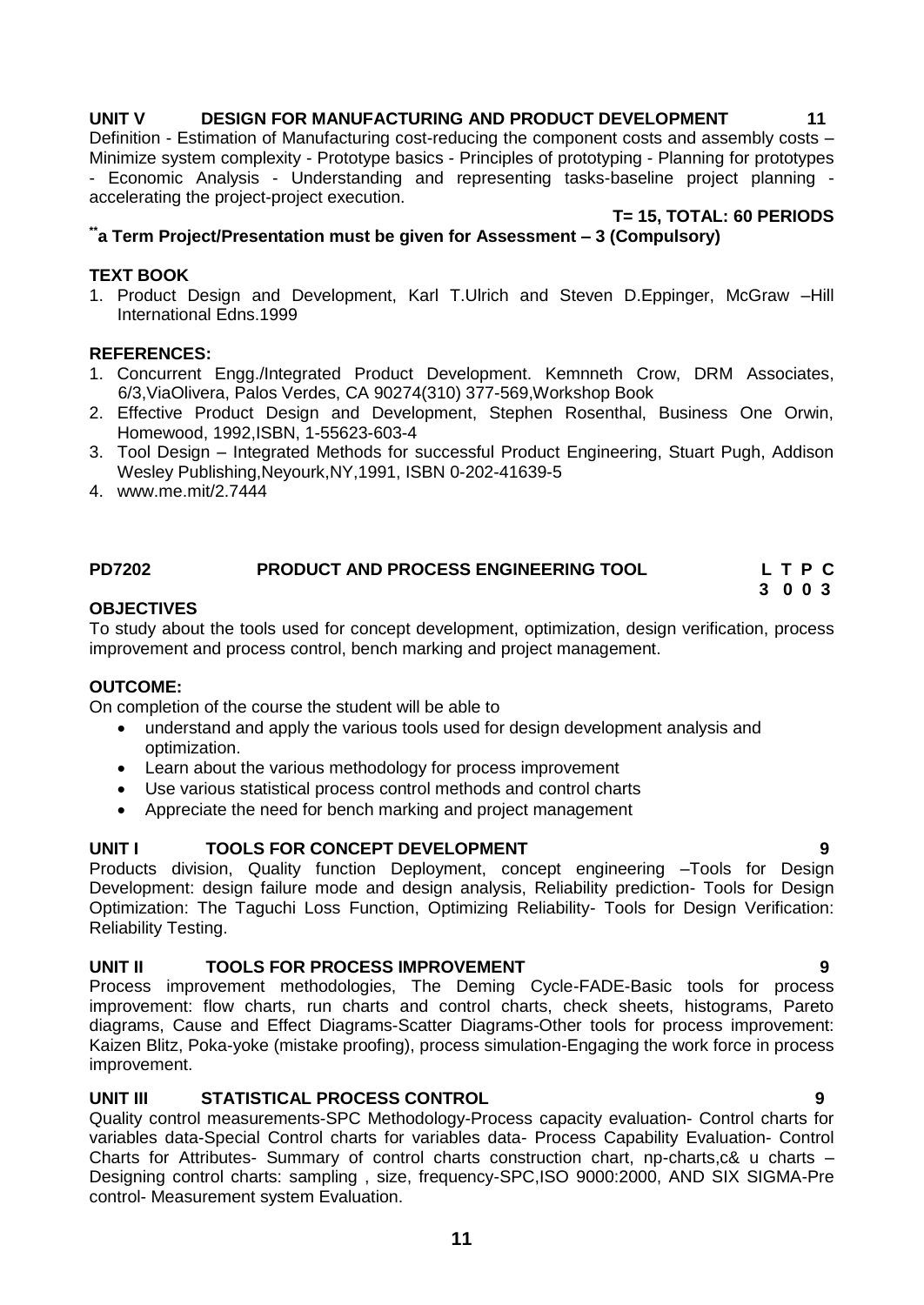# **UNIT IV BENCHMARKING AND ESTABLISHING ENGINEERING SPECIFICATIONS 9**

A Benchmarking Approach – Support tools for the benchmarking process: intended assembly cost analysis, form diagram, trend analysis- Setting product specifications: Basic & Advanced method.

### **UNIT V PROJECT MANAGEMENT PROJECT AND ASSESS**

Understanding and representing tasks: Tasks, charts- Baseline project planning –Accelerating projects-project execution- Postmortem execution. **TORAL: 45 PERIODS**

#### **TEXT BOOK:**

1. Product Design & Development, KARL T. ULRICH, STEVEN D. EPPINGER, TATA McGRAW-HILL- 3<sup>rd</sup> Edition, 2003

#### **REFERENCES:**

- 1. Product Design Techniques in Reverse Engineering and New Product Development, KEVIN OTTO & KRISTIN WOOD, Pearson Education (LPE), 2001.
- 2. The Management and control of Quality-6<sup>th</sup> edition-James R. Evens, William M Lindsay Pub:son south-western(www.swlearning.com)

#### <span id="page-11-0"></span>**PD7203 MATERIALS FOR PRODUCT DESIGN L T P C 3 1 0 4**

#### **OBJECTIVES**

To expose the students to the material aspects of Product design, Process modeling, design for assembly and new material processing techniques.

#### **OUTCOME:**

.

On completion of the course the student will be able to

- understand the behavior of various metals and non-metals
- Learn about the selection of material for different applications
- Appreciate design for assembly
- Get exposure to the manufacturing processes in micro fabrication

### **UNIT I MATERIAL BEHAVIOR AND SELECTION 12**

Elastic and Plastic deformation- Mechanism of Plastic deformation-yield stress and shear strength-Perfect and Real crystals- Effect of strain rate and temperature on plastic behaviour- Super plasticity- Deformation of non crystalline materials- Material selection- Cost and service requirement- Recycling- Selection of material for mechanical properties- Strength, toughness and fatigue- Material selection for durability and surface wear and Corrosion resistance- Functional relation between materials and processing- Manufacturing characteristics of metals- Material selection charts and other aids- material selection for aero, auto and nuclear application-Structural Product analysis-End Use behavior – Tooling in product design- Case studies in material selection

#### **UNIT II** PROCESS MODELING AND PRODUCT DESIGN

 Methods of analysis- Slab, slip line and upper bound solutions- Numerical methods- Effect of Friction- Contact problem- Basic analysis of process- Forging, Drawing and sheet metal formingmachining- Turning- modern materials- micro alloyed and dual phase steel- High strength low alloy metals- Smart materials- Shape memory metals- Metallic Glasses- Nano Materials- Metal foams-Properties and applications for product design.

### **UNIT III NON METALS AND MANUFACTURING 9**

 General properties and its importance of polymers- Thermal and electrical properties- mechanical properties- Criteria for selection- Composite materials- fibers- Boron, glass, carbon, organic-Ceramic and metallic fibres- - Matrix materials- Polymer, metal and ceramics- properties and applications- Manufacturing methods of plastic products-Injection and blow moulding –Rotational moulding-Compression moulding-Transfer moulding- layering of composites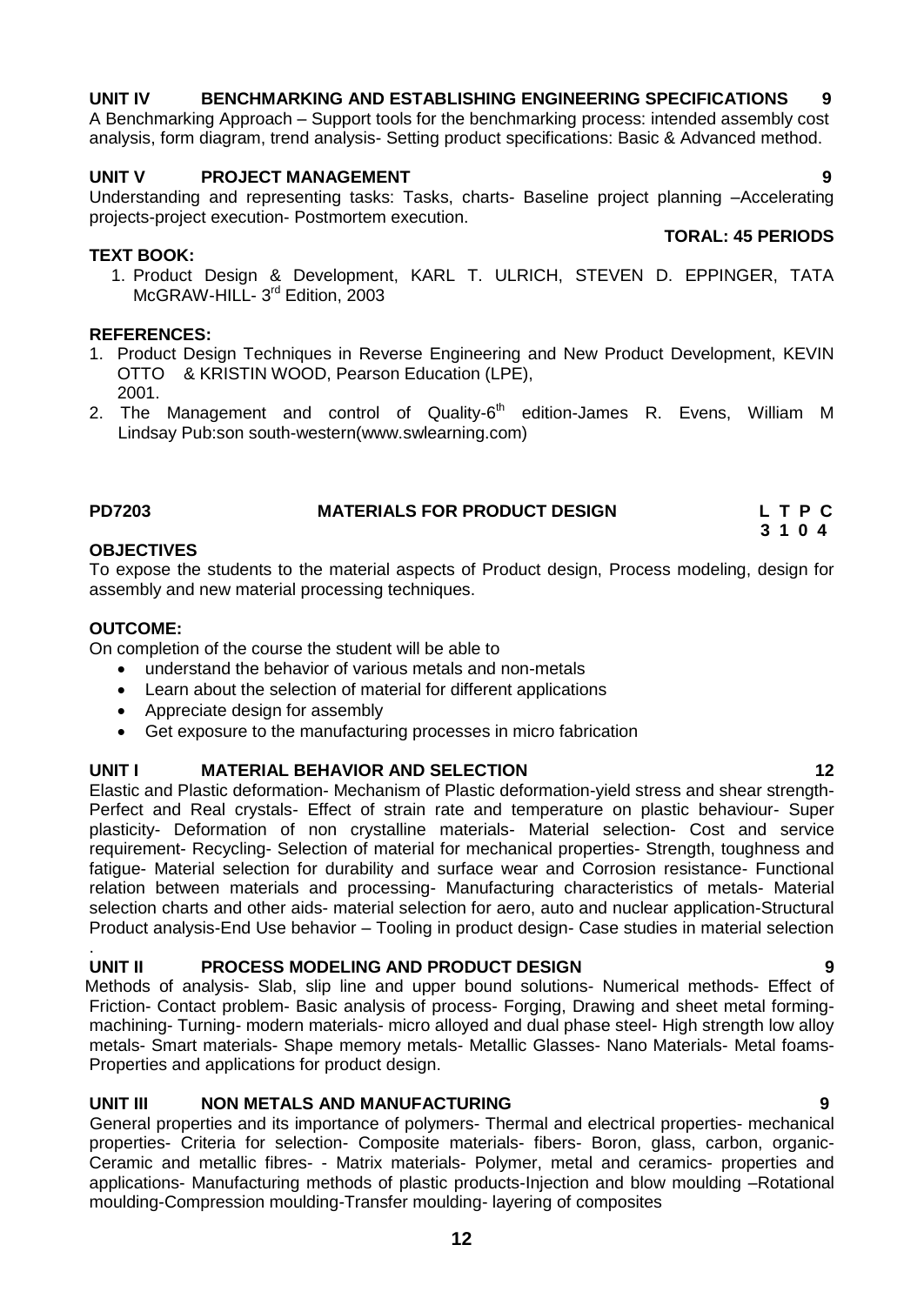# **UNIT IV PRODUCT DESIGN AND ASSEMBLY REQUIREMENTS 8**

 Structural product analysis- End use behaviour- Effect of tooling in product design- Design for joining and assembling- Design for live hinges- Snap fits, design of corners, bushes and ribs-Design considerations- New product design-Methods of decoration- Bonding and cementing techniques- Thermal bonding- Machining of plastics- Parameters and effect- Case studies in material selection with relevance to product design and development

# **UNIT V DEVELOPMENT IN MATERIALS PROCESSING 7**

 Micro fabrication technologies- Tool for micro fabrication- Diamond and high speed machining-LIGA micro fabrication process- Multilayer X-ray lithography- Wire bonding packaging- Etching-Wet and dry etching techniques- Typical application

#### **T= 15, TOTAL: 60 PERIODS \*\*a Term Project must be given for Assessment – 3 (Compulsory)**

# **TEXT BOOK**

1. SeropeKalpakjian and Schmid- Manufacturing process for Engineering materials Pearson-2005.

# **REFERENCES**

- 1. Paul Degarmo, Black and Kohsher- Materials and processes in Manufacturing- Wiley Student Edition- 9<sup>th</sup> Edition- 2005
- 2. Sami Franssile- Introduction to Micro Fabrication- John Wiley and Sons-UK 2004
- 3. HarfoldBelofsky- Plastic design and processing hand book, Hanser publication- 2005
- 4. Beck- Plastic Product Design- van NostrandReignhold 2<sup>nd</sup> Edition
- 5. Asbhay, Selection of Materials, El Sevier Publications, 2006

# **PD7211 DESIGN PROJECT L T P C**

# **0 0 3 2**

# **OBJECTIVES:**

 The main objective is to give an opportunity to the student to achieve integrated mechanical design of a product through parts design assembly preparation of manufacturing drawings.

# **GUIDELINE FOR REVIEW AND EVALUATION**

Each students works under a project supervisor. The product system /component(s) to be designed may be decided in consultation with the supervisor and if possible with an industry. A project report to be submitted by the student which will be reviewed and evaluated for internal assessment by a Committee constituted by the Head of the Department. At the end of the semester examination the project work is evaluated based on oral presentation and the project report jointly by external and internal examiners **TOTAL : 45 PERIODS**

# **OUTCOMES:**

- Use of design principles and develop conceptual and engineering design of any components.
- Ability to integrate the parts design with assembly and ability to prepare manufacturing drawings.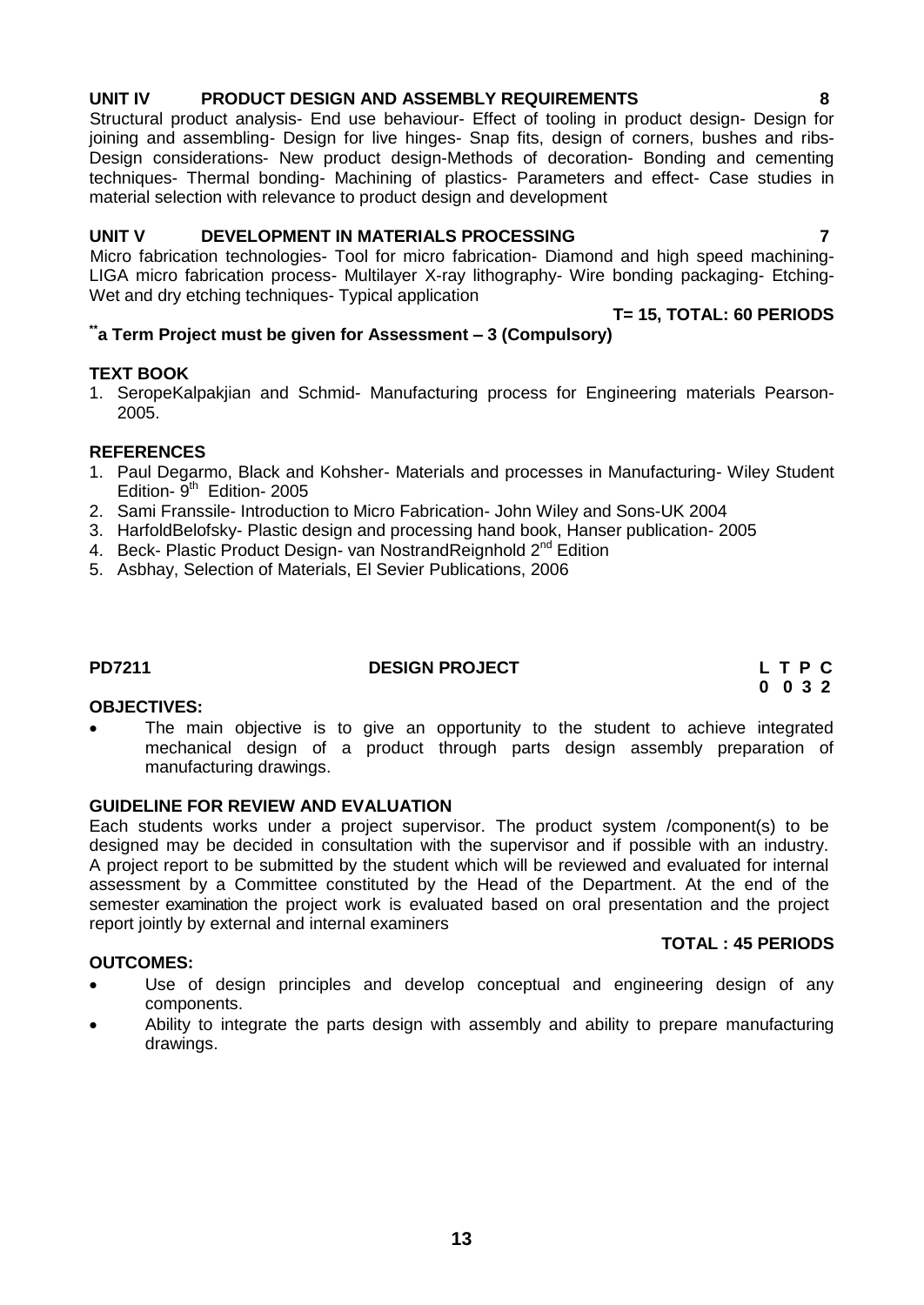#### <span id="page-13-0"></span>**OBJECTIVE:**

 To impart knowledge on the use of various media such as clay, wood and RP techniques for development of prototypes

#### **OUTCOME:**

Upon conclusion of this course the student will be able to

- appreciate the use of physical prototype models for evaluating product concept
- apply theoretical knowledge to design and development of physical products using clay, wood, sheet metal and RP techniques

The students in a group have to develop digital and physical prototype models using RP machine / clay models of a new product/ existing product with enhanced feature involving the following areas:

- Automotive components
- Tool and die components
- Press tool components
- Consumer product
- Injection moulded products.

The fabricated models may be in the form of RP models, clay models, sheet metal models or cardboard models etc… The design and development of the product will be reviewed in two stages for awarding internal marks. The end semester examination mark will be based on the demonstration of the new product developed and oral examination on the same by internal examiners.

**TOTAL: 30PERIODS**

**3 0 0 3**

### **PD7301 MARKETING RESEARCH (Compulsory Elective) L T P C**

#### **OBJECTIVE**:

To provide the student with an overview of marketing research techniques. At the end of this course the student will gain a fundamental knowledge marketing research and its application in the front end of product development.

#### **RECOMMENDED**:

Students should be encouraged to have hands on experience on the use of any of the software packages like SPSS, SAS, etc.

#### **UNIT I INTRODUCTION TO MARKETING RESEARCH 9**

Introduction – definition of marketing research – classification of MR –MR process –role of MR in decision making – defining the problem – developing an approach – Research design- definition – classification –exploratory research –descriptive research – causal research –potential sources of error –research proposal

#### **UNIT II EXPLORATORY RESEARCH DESIGN 9**

Exploratory research– primary and secondary data –classification of secondary data –sources of secondary data – qualitative research – primary data –classification of qualitative research procedures- focus groups –advantages & disadvantages –depth interviews – projective techniques –analysis of qualitative data- Descriptive research design – survey methods –observations- causal research design – experimentation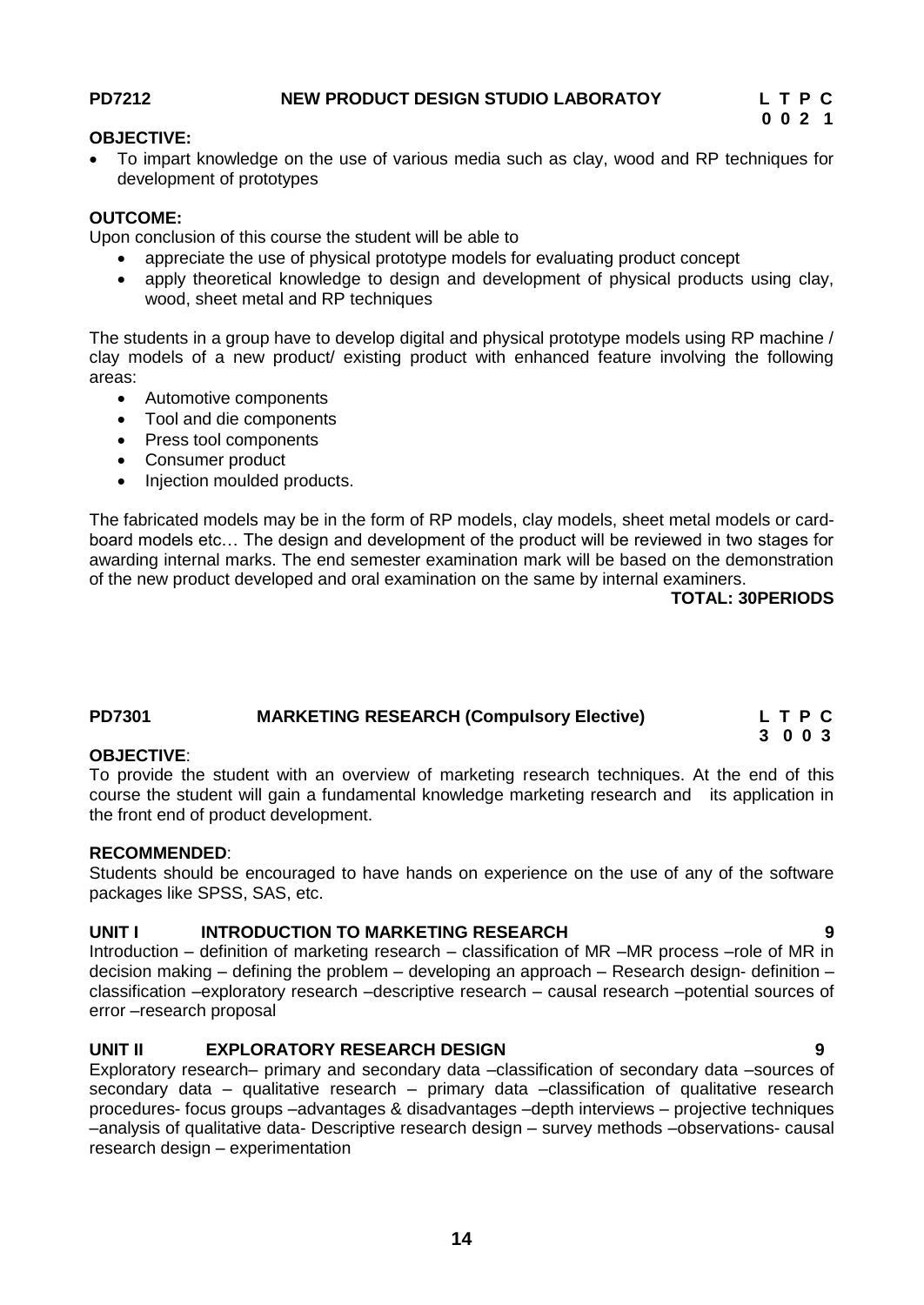### **UNIT III MEASUREMENT AND SCALING 9**

Measurement and scaling –scale characteristics and levels of measurement –comparative scales – paired comparison, rank order, constant sum- non-comparative scales- continuous rating, itemized rating-questionnaire and form design –sampling design –sampling techniques – nonprobability and probability techniques-sample size determination- sampling distribution-confident interval approach

#### **UNIT IV FREQUENCY DISTRIBUTION 9**

Data analysis – univariate techniques- multivariate techniques –frequency distribution- measures of location- measures of variability- measures of shape- hypothesis testing-cross tabulations- Chisquare distribution- hypothesis testing related to differences-parametric tests- nonparametric testsanalysis software

# **UNIT V DATA ANALYSIS 9**

Analysis of variance and covariance- one way analysis of variance – analysis of covariancecorrelation and regression- product moment correlation- partial correlation- regression analysisbivariate regression- basic concepts of cluster analysis-very brief introduction to multi-dimensional scaling and conjoint analysis **(not for examination purposes)**

#### **REFERENCE BOOKS**

- 1. Naresh K.Malhotra, Satyabhushan Dash, "Marketing Research: An Applied Orientation", 6<sup>th</sup> Edition, Pearson, ISBN 978-81-317-3181-9
- 2. Donald S.Tull, Del I.Hawkins, "Marketing Research: Measurement and Method", 6<sup>th</sup> Edition,Eastern Economy Edition, Prentice Hall India, ISBN-978-81-203-0961-6
- 3. Paul E.Green, Donald S.Tull, Gerald Albaum, "Research for Marketing Decisions", Eastern Economy Edition, 5<sup>th</sup> Edition, Prentice Hall India, ISBN-978-81-203-0757-5

#### **OBJECTIVE:**

 To highlight the importance of creativity for new product development and impart the skills needed for enhancing creative thinking and encouraging innovation.

#### **OUTCOME:**

–

Upon completion of the course, the students will be able to

- understand the various techniques adopted for stimulating creativity and innovation
- apply the techniques to the design and development of new products

#### **UNIT I INTRODUCTION 4**

Need for design creativity – creative thinking for quality – essential theory about directed creativity

#### **UNIT II MECHANISM OF THINKING AND VISUALIZATION 11**

Definitions and theory of mechanisms of mind heuristics and models : attitudes, Approaches and Actions that support creative thinking - Advanced study of visual elements and principles- line, plane, shape, form, pattern, texture gradation, color symmmetry.Spatial relationships and compositions in 2 and 3 dimensional space - procedure for genuine graphical computer animation – Animation aerodynamics – virtual environments in scientific Visualization – Unifying principle of data management for scientific visualization – Unifying principle of data management for scientific visualization - Visualization benchmarking

### **UNIT III CREATIVITY 11**

Methods and tools for Directed Creativity – Basic Principles – Tools of Directed Creativity – Tools that prepare the mind for creative thought – stimulation of new ideas – Development and Actions: -

**TOTAL: 45 PERIODS**

### <span id="page-14-0"></span>**PD7001 CREATIVITY IN DESIGN L T P C 3 0 0 3**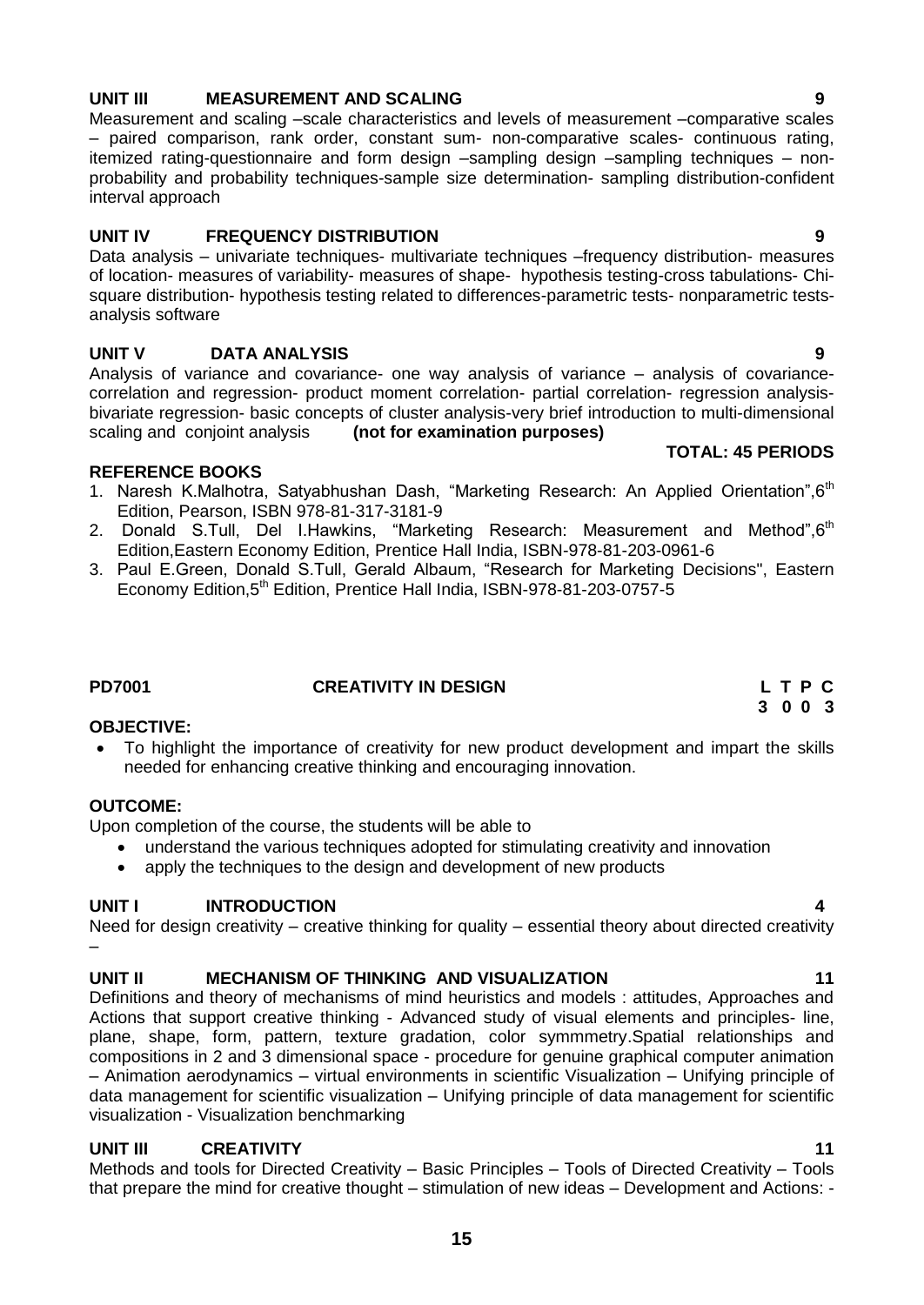Processes in creativity ICEDIP – Inspiration, Clarification, Distillation, Perspiration, Evaluation and Incubation – Creativity and Motivation The Bridge between man creativity and the rewards of innovativeness – Applying Directed Creativity to the challenge of quality management

# **UNIT IV DESIGN 9**

Process Design, Emotional Design – Three levels of Design – Viceral, Behavioral and Reflective-Recycling and availability-Creativity and customer needs analysis – Innovative product and service designs, future directions in this application of creativity thinking in quality management

# UNIT V INNOVATION 10

Achieving Creativity – Introduction to TRIZ methodology of Inventive Problem Solving - the essential factors  $-$  Innovator's solution  $-$  creating and sustaining successful growth  $-$  Disruptive Innovation model – Segmentive Models – New market disruption - Commoditation and DEcommoditation – Managing the Strategy Development Process – The Role of Senior Executive in Leading New Growth – Passing the Baton

### **REFERENCES**

- 1. Rousing Creativity: Think New NowFloydHurr, ISBN 1560525479, Crisp Publications Inc. 1999
- 2. Geoffrey Petty," how to be better at Creativity", The Industrial Society 1999
- 3. Donald A. Norman," Emotional Design", Perseus Books Group New York , 2004
- 4. Clayton M. Christensen Michael E. Raynor," The Innovator's Solution", Harvard Business School Press Boston, USA, 2003
- 5. Semyon D. Savransky," Engineering of Creativity TRIZ", CRC Press New YorkUSA," 2000

**OBJECTIVE:** To impart to students the basic concepts of Enterprise Resource Planning and its role in improving the business dynamics

# **OUTCOME:**

Upon completion of the course, the students will be able

- To provide an integrated view of the various facets of business, including planning, manufacturing, sales, finance and marketing.
- To understand the development of software to integrate business activities such as inventory management and control, order tracking, customer service, finance and human resources.
- To become aware of the software applications and tools that are available to business to use to drive out costs and improve efficiency.

# **UNIT I ENTERPRISE RESOURCE PLANNING 10**

Principle – ERP framework – BusinessBlue Print – Business Engineeringvs Business process Re-Engineering – Tools – Languages – Value chain – Supply and Demand chain – Extended supply chain management – Dynamic Models –Process Models

# **UNIT II TECHNOLOGY AND ARCHITECTURE 10**

Client/Server architecture – Technology choices – Internet direction – Evaluation framework – CRM – CRM pricing – chain safety – Evaluation framework.

# **UNIT III ERP SYSTEM PACKAGES 10**

SAP,.People soft, Baan and Oracle – Comparison – Integration of different ERP applications – ERP as sales force automation – Integration of ERP and Internet – ERP Implementation strategies – Organisational and social issues.

#### **TOTAL: 45 PERIODS**

### <span id="page-15-0"></span>**PD7002 ENTERPRISE RESOURCE PLANNING L T P C 3 0 0 3**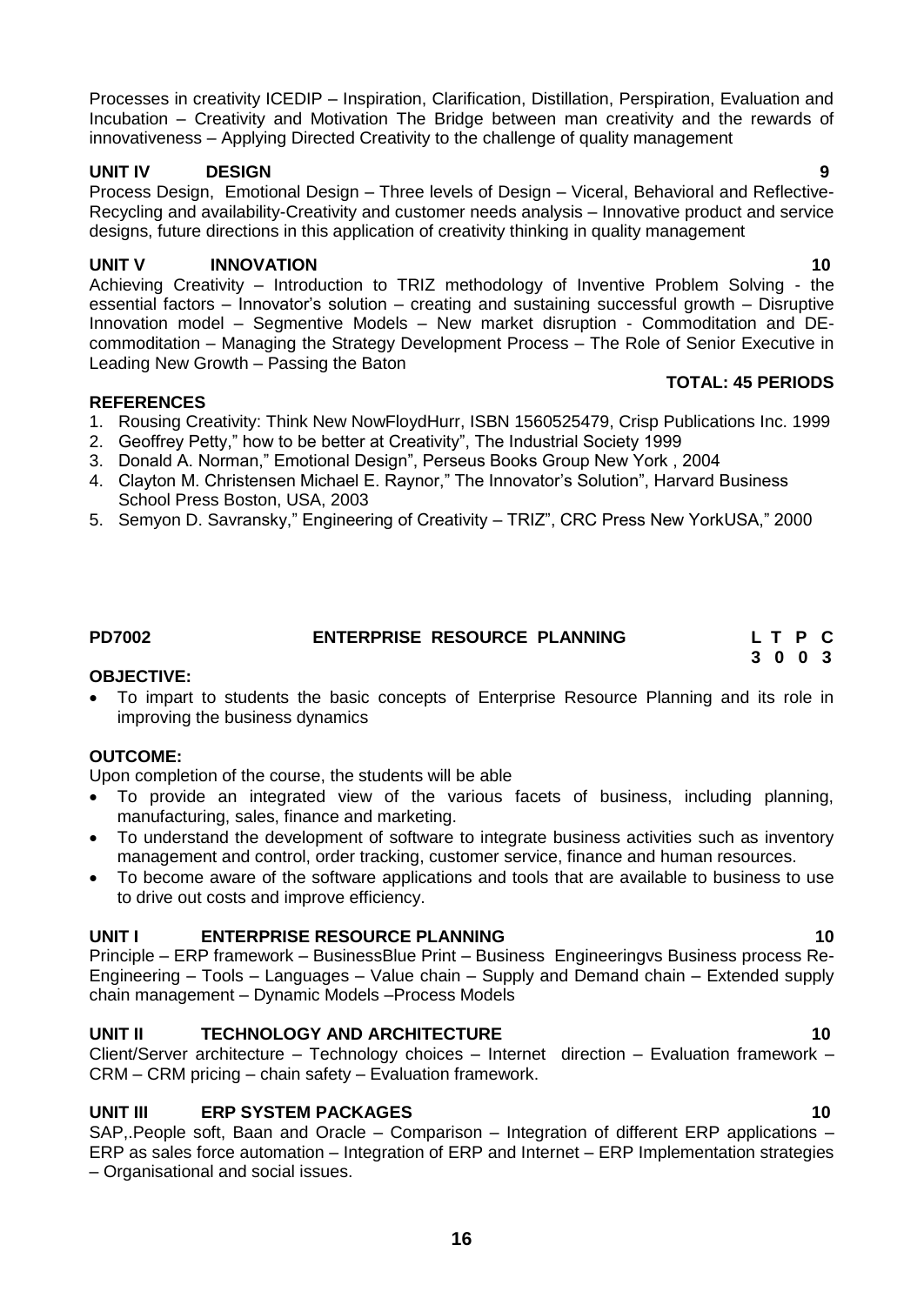# **UNIT IV 7**

Overview – Architecture – AIM – applications – Oracle SCM. SAP: Overview – Architecture – applications -Before and after Y2k – critical issues – Training on various modules of IBCS ERP Package-Oracle ERP and MAXIMO, including ERP on the NET

#### **UNIT V ERP PROCUREMENT ISSUES 8**

Market Trends – Outsourcing ERP – Economics – Hidden Cost Issues – ROI – Analysis of cases from five Indian Companies. **TOTAL: 45 PERIODS**

#### **REFERENCES:**

- 1. Sadagopan.S , ERP-A Managerial Perspective, Tata Mcgraw Hill, 1999.
- 2. Jose Antonio Fernandez , The SAP R/3 Handbook, Tata Mcgraw Hill, 1998.
- 3. Vinod Kumar Crag and N.K.Venkitakrishnan ,Enterprise Resource Planning –Concepts and Practice, Prentice Hall of India, 1998.
- 4. ERPWARE , ERP Implementation Framework, Garg&Venkitakrishnan, Prentice Hall, 1999.
- 5. Thomas E Vollmann and BeryWhybark , Manufacturing and Control Systems, Galgothia Publications, 1998.

#### <span id="page-16-0"></span>**ED7004 DESIGN OF HYDRAULIC AND PNEUMATIC SYSTEMS L T P C**

#### **OBJECTIVE:**

 To impart students on the science, use and application of hydraulics and pneumatics as fluid power in Industry. Also to impart knowledge on the methodology of basic and advanced design of pneumatics and hydraulics systems.

#### **OUTCOME:**

• It helps students to get knowledge on the need, use and application of fluid power and make them familiar to industrial design that lead to automation.

#### **UNIT I OIL HYDRAULIC SYSTEMS AND HYDRAULIC ACTUATORS 5**

Hydraulic Power Generators – Selection and specification of pumps, pump characteristics. Linear and Rotary Actuators – selection, specification and characteristics.

#### **UNIT II CONTROL AND REGULATION ELEMENTS 12**

Pressure - direction and flow control valves - relief valves, non-return and safety valves - actuation systems.

#### **UNIT III HYDRAULIC CIRCUITS 5**

Reciprocation, quick return, sequencing, synchronizing circuits - accumulator circuits - industrial circuits - press circuits - hydraulic milling machine - grinding, planning, copying, - forklift, earth mover circuits- design and selection of components - safety and emergency mandrels.

#### **UNIT IV PNEUMATIC SYSTEMS AND CIRCUITS 46 16**

Pneumatic fundamentals - control elements, position and pressure sensing - logic circuits switching circuits - fringe conditions modules and these integration - sequential circuits - cascade methods - mapping methods - step counter method - compound circuit design - combination circuit design.

#### **UNIT V INSTALLATION, MAINTENANCE AND SPECIAL CIRCUITS 7**

Pneumatic equipments- selection of components - design calculations – application -fault finding hydro pneumatic circuits - use of microprocessors for sequencing - PLC, Low cost automation - Robotic circuits.

#### **REFERENCES:**

1. Antony Espossito, "Fluid Power with Applications", Prentice Hall, 1980.

2. Dudleyt, A. Pease and John J. Pippenger, "Basic fluid power", Prentice Hall, 1987.

**TOTAL: 45 PERIODS**

**3 0 0 3**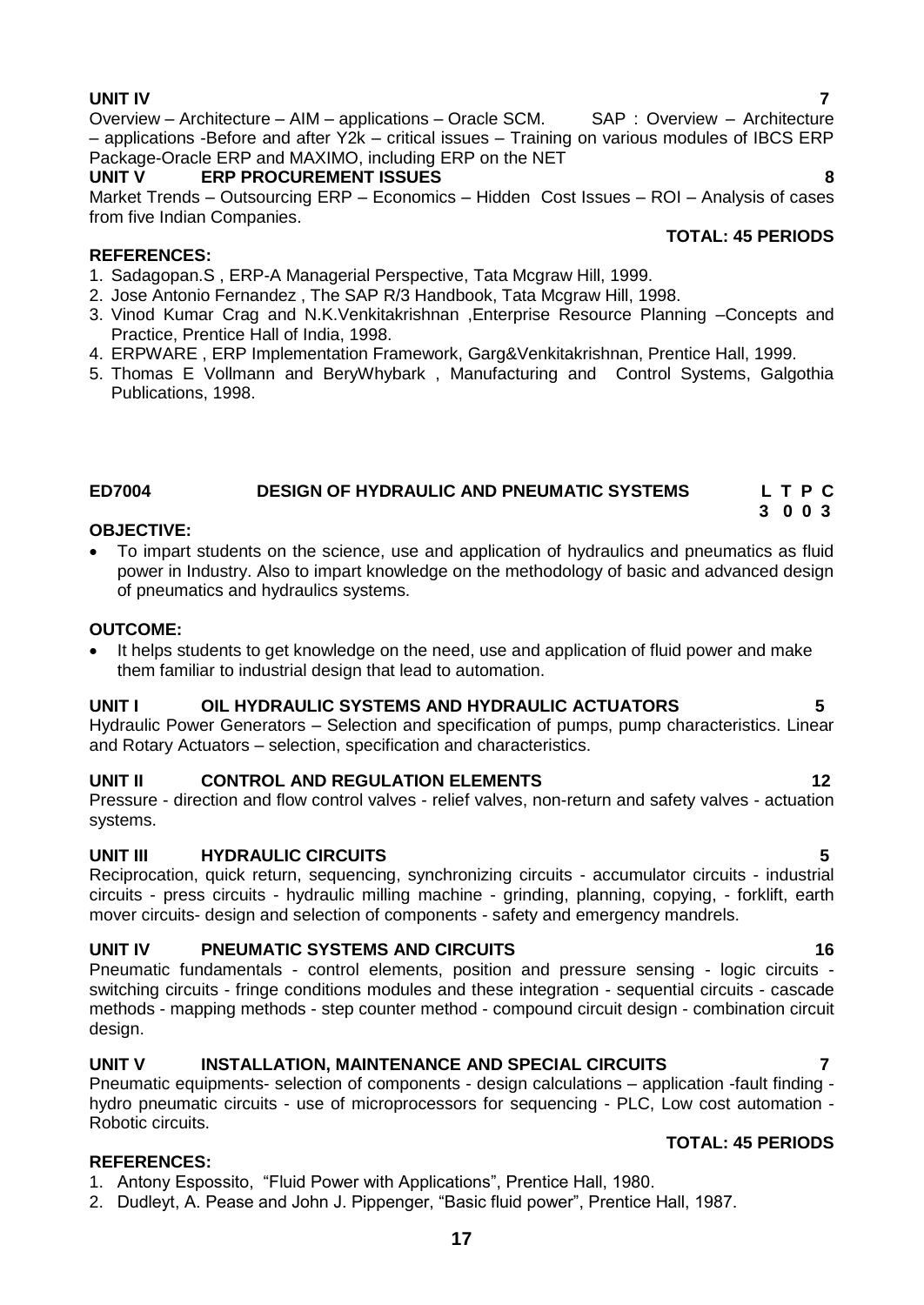- 3. Andrew Parr, "Hydraulic and Pneumatics" (HB), Jaico Publishing House, 1999.
- 4. Bolton. W., "Pneumatic and Hydraulic Systems ", Butterworth –Heinemann, 1997.
- 5. K.Shanmuga Sundaram, "Hydraulic and Pneumatic Controls: Understanding made Easy" S.Chand & Co Book publishers, New Delhi, 2006 (Reprint 2009)

# <span id="page-17-0"></span>**ED7001 OPTIMIZATION TECHNIQUES IN DESIGN L T P C**

To impart knowledge on various categories of existing engineering problems and solutions to such problems through different optimization techniques and approaches.

#### **OUTCOME:**

**OBJECTIVE:**

It helps the engineers to get familiarized with the different approaches of optimizing (maximizing or minimizing) an engineering problem or a function which is essentially required in industries today.

### **UNIT I UNCONSTRAINED OPTIMIZATION TECHNIQUES 10**

Introduction to optimum design - General principles of optimization – Problem formulation & their classifications - Single variable and multivariable optimization, Techniques of unconstrained minimization – Golden section, Random, pattern and gradient search methods – Interpolation methods.

### **UNIT II CONSTRAINED OPTIMIZATION TECHNIQUES 10**

Optimization with equality and inequality constraints - Direct methods – Indirect methods using penalty functions, Lagrange multipliers - Geometric programming

### **UNIT III ADVANCED OPTIMIZATION TECHNIQUES 10**

Multi stage optimization – dynamic programming; stochastic programming; Multi objective optimization, Genetic algorithms and Simulated Annealing techniques; Neural network & Fuzzy logic principles in optimization.

### **UNIT IV STATIC APPLICATIONS 8**

Structural applications – Design of simple truss members - Design applications – Design of simple axial, transverse loaded members for minimum cost, weight – Design of shafts and torsionally loaded members – Design of springs.

### **UNIT V DYNAMIC APPLICATIONS 7**

Dynamic Applications – Optimum design of single, two degree of freedom systems, vibration absorbers. Application in Mechanisms – Optimum design of simple linkage mechanisms.

### **REFERENCES**

- 1. Rao, Singaresu, S., "Engineering Optimization Theory & Practice", New Age International (P) Limited, New Delhi, 2000.
- 2. Johnson Ray, C., "Optimum design of mechanical elements", Wiley, John & Sons, 1990.
- 3. Kalyanamoy Deb, "Optimization for Engineering design algorithms and Examples", Prentice Hall of India Pvt. 1995.
- 4. Goldberg, D.E., "Genetic algorithms in search, optimization and machine", Barnen, Addison-Wesley, New York, 1989.

 **3 0 0 3**

# **TOTAL: 45 PERIODS**

**CM7001 ADDITIVE MANUFACTURING L T P C 3 0 0 3**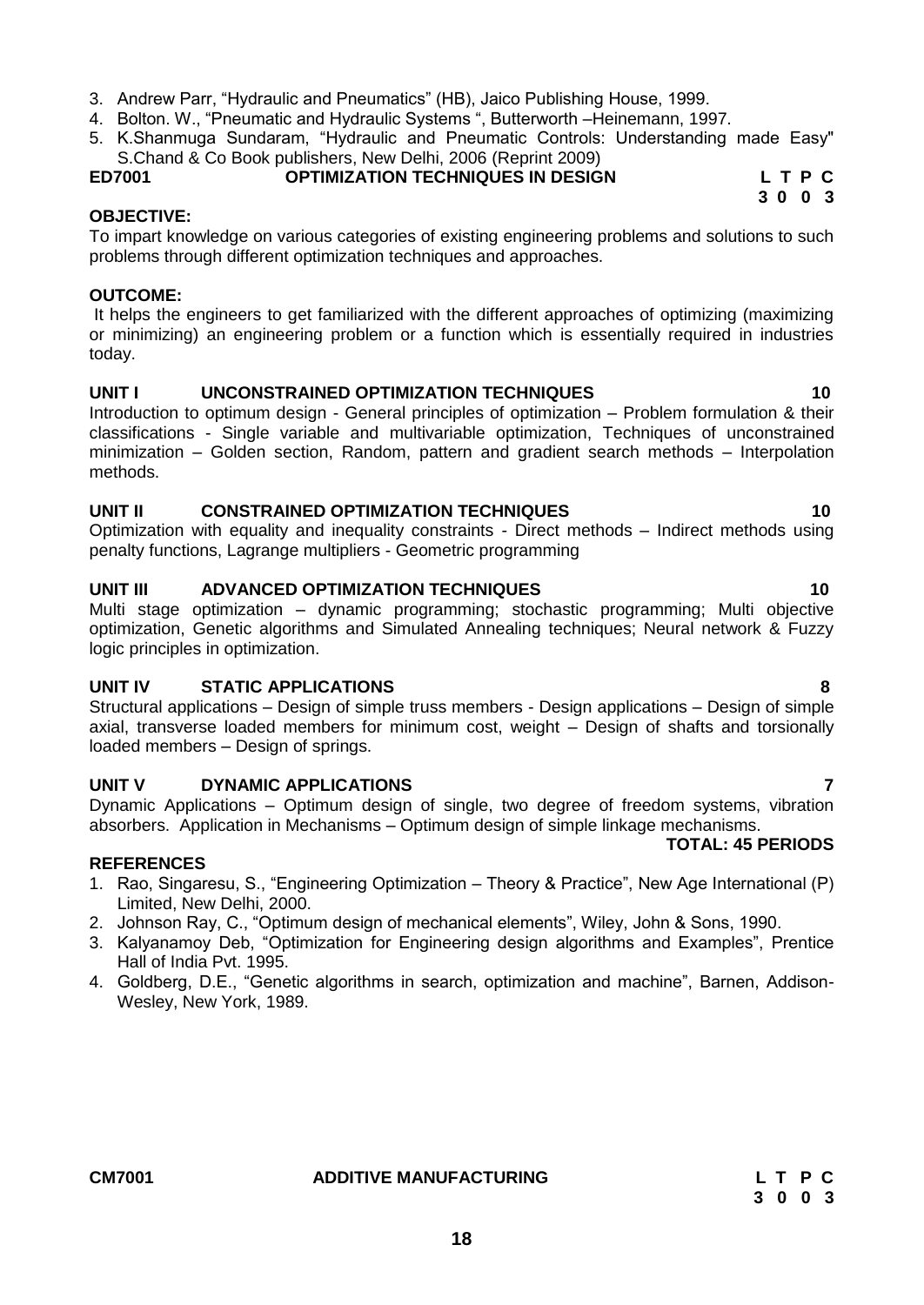#### **19**

#### **OBJECTIVE:**

 To educate students with fundamental and advanced knowledge in the field of Additive manufacturing technology and the associated Aerospace, Architecture, Art, Medical and industrial applications.

#### **OUTCOME:**

 On completion of this course, they will learn about a variety of Additive Manufacturing (AM) technologies, their potential to support design and manufacturing, case studies relevant to mass customized manufacturing, and some of the important research challenges associated with AM and its data processing tools

#### **UNIT I INTRODUCTION: 8**

Need - Development of AM systems – AM process chain - Impact of AM on Product Development - Virtual Prototyping- Rapid Tooling – RP to AM -Classification of AM processes-Benefits-Applications.

#### **UNIT II REVERSE ENGINEERING AND CAD MODELING: 10** 10

Basic concept- Digitization techniques – Model reconstruction – Data Processing for Rapid Prototyping: CAD model preparation, Data requirements – Geometric modeling techniques: Wire frame, surface and solid modeling – data formats - Data interfacing, Part orientation and support generation, Support structure design, Model Slicing, Tool path generation-Software for AM- Case studies.

#### **UNIT III LIQUID BASED AND SOLID BASED ADDITIVE MANUFACTURING SYSTEMS:**

 **10**

Stereolithography Apparatus (SLA): Principle, pre-build process, part-building and post-build processes, photo polymerization of SL resins, part quality and process planning, recoating issues, materials, advantages, limitations and applications.

Solid Ground Curing (SGC): working principle, process, strengths, weaknesses and applications. Fused deposition Modeling (FDM): Principle, details of processes, process variables, types, products, materials and applications. Laminated Object Manufacturing (LOM): Working Principles, details of processes, products, materials, advantages, limitations and applications - Case studies.

#### **UNIT IV POWDER BASED ADDITIVE MANUFACTURING SYSTEMS: 10**

Selective Laser Sintering (SLS): Principle, process, Indirect and direct SLS- powder structures, materials, post processing, surface deviation and accuracy, Applications. Laser Engineered Net Shaping (LENS): Processes, materials, products, advantages, limitations and applications– Case Studies.

#### **UNIT V OTHER ADDITIVE MANUFACTURING SYSTEMS 7**

Three dimensional Printing (3DP): Principle, basic process, Physics of 3DP, types of printing, process capabilities, material system. Solid based, Liquid based and powder based 3DP systems, strength and weakness, Applications and case studies. Shape Deposition Manufacturing (SDM), Ballastic Particle Manufacturing (BPM), Selective Laser Melting, Electron Beam Melting.

#### **TOTAL: 45 PERIODS**

#### **REFERENCES**

- 1. Gibson, I., Rosen, D.W. and Stucker, B., "Additive Manufacturing Methodologies: Rapid Prototyping to Direct Digital Manufacturing", Springer, 2010.
- 2. Chua, C.K., Leong K.F. and Lim C.S., "Rapid prototyping: Principles and applications", second edition, World Scientific Publishers, 2010.
- 3. Gebhardt, A., "Rapid prototyping", Hanser Gardener Publications, 2003.
- 4. Liou, L.W. and Liou, F.W., "Rapid Prototyping and Engineering applications : A tool box for prototype development", CRC Press, 2011.
- 5. Kamrani, A.K. and Nasr, E.A., "Rapid Prototyping: Theory and practice", Springer, 2006.
- 6. Hilton, P.D. and Jacobs, P.F., Rapid Tooling: Technologies and Industrial Applications, CRC press, 2005.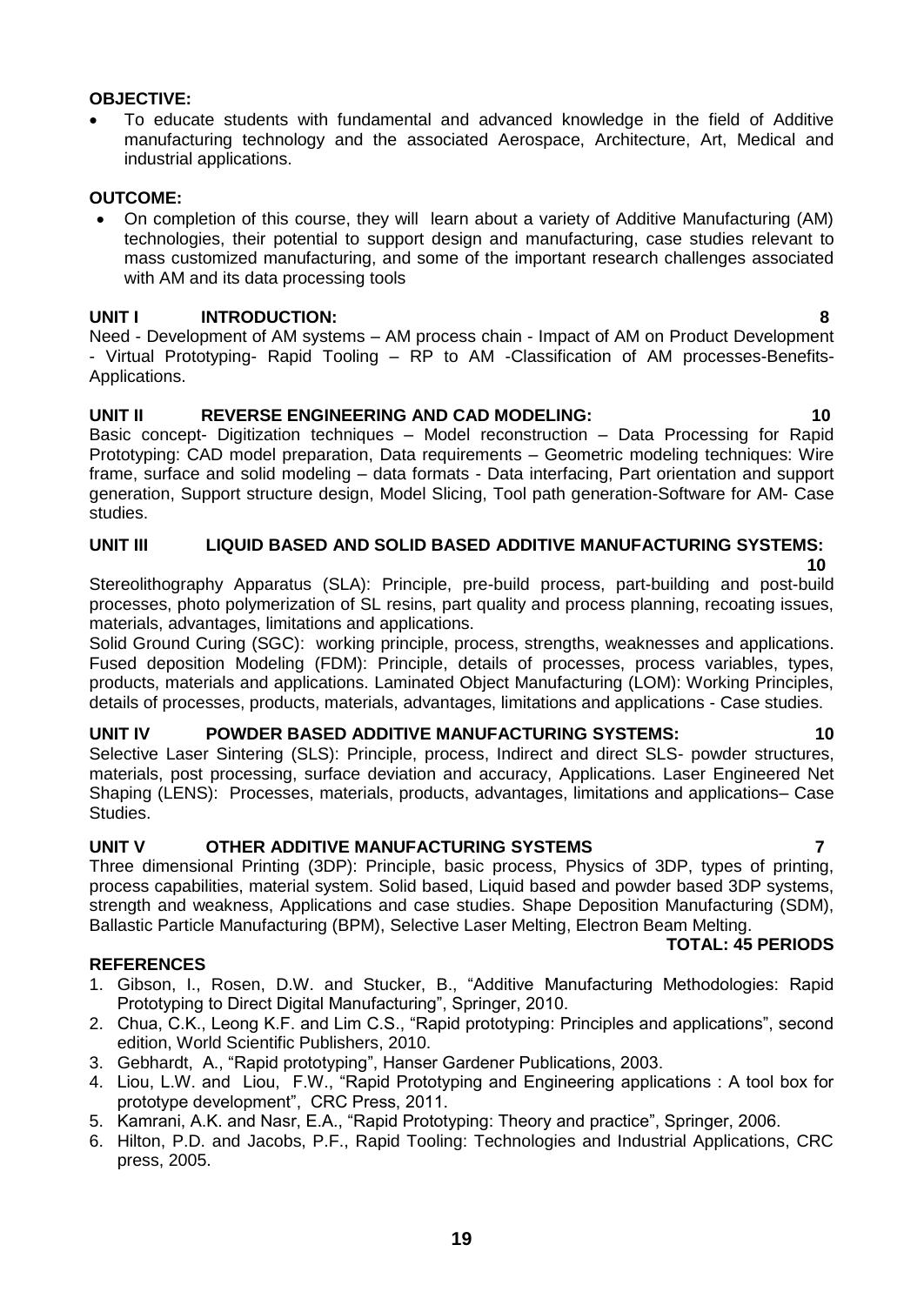#### <span id="page-19-0"></span>**OBJECTIVE:**

 To impart knowledge on the various design methodologies for manufacture and assembly, value engineering and the economics of product development

#### **OUTCOME:**

Upon completion of the course, the students will be able

- To gain an exposure to the interrelation between design and manufacture.
- To understand the various design aspects to be considered for manufacturing the products using different processes.

#### **UNIT I DESIGN FOR MANUFACTURE 8**

General design principles for manufacturability - strength and mechanical factors, mechanisms selection, evaluation method, Process capability - Feature tolerances - Geometric tolerances - Assembly limits – Datum features - Tolerance stacks.

#### **UNIT II FORM DESIGN OF CASTINGS AND WELDMENTS 9**

Redesign of castings based on parting line considerations - Minimizing core requirements - Redesigning a cast members using weldments-factors influencing form design-Working principle, Material, Manufacture, Design - Possible solutions - Materials choice - Influence of materials-on from design - form design of welded members, forgings and castings.

#### **UNIT III DESIGN FOR ASSEMBLY 6**

Assembly processes-Handling and insertion process-Manual ,automatic and robotic assembly-Cost of Assembly-Number of Parts-DFA guidelines

#### **UNIT IV VALUE ENGINEERING 12**

Value –types –functional –operational –aesthetic –cost- –material – Design process – value and worthiness –procedure -brainstorming sessions –evaluation –case studies –value estimation-Value analysis - Design for value - Selection of alternatives - optimization – Implementation

#### **UNIT V PRODUCT DEVELOPMENT ECONOMICS 10**

Elements of Economics analysis-Quantitative and qualitative analysis-Economic Analysis process-Estimating magnitude and time of future cash inflows and out flows-Sensitivity analysis-Project trade-offs-Trade-offs rules-Limitation of quantitative analysis-Influence of qualitative factors on project success **TOTAL :45 PERIODS**

#### **TEXT BOOK:**

1.Harry Peck, Designing for Manufacture, Pitman Publications, 1983.

2. George E Dieter, Engineering Design,McGraw-Hill Int Editions, 2000

#### **REFERENCES**

1. S.S.Iyer ,Value Engineering, New Age International, 2000

2. Charles E. Ebeling, Reliability and Maintainability Engineering, , TMH, 2000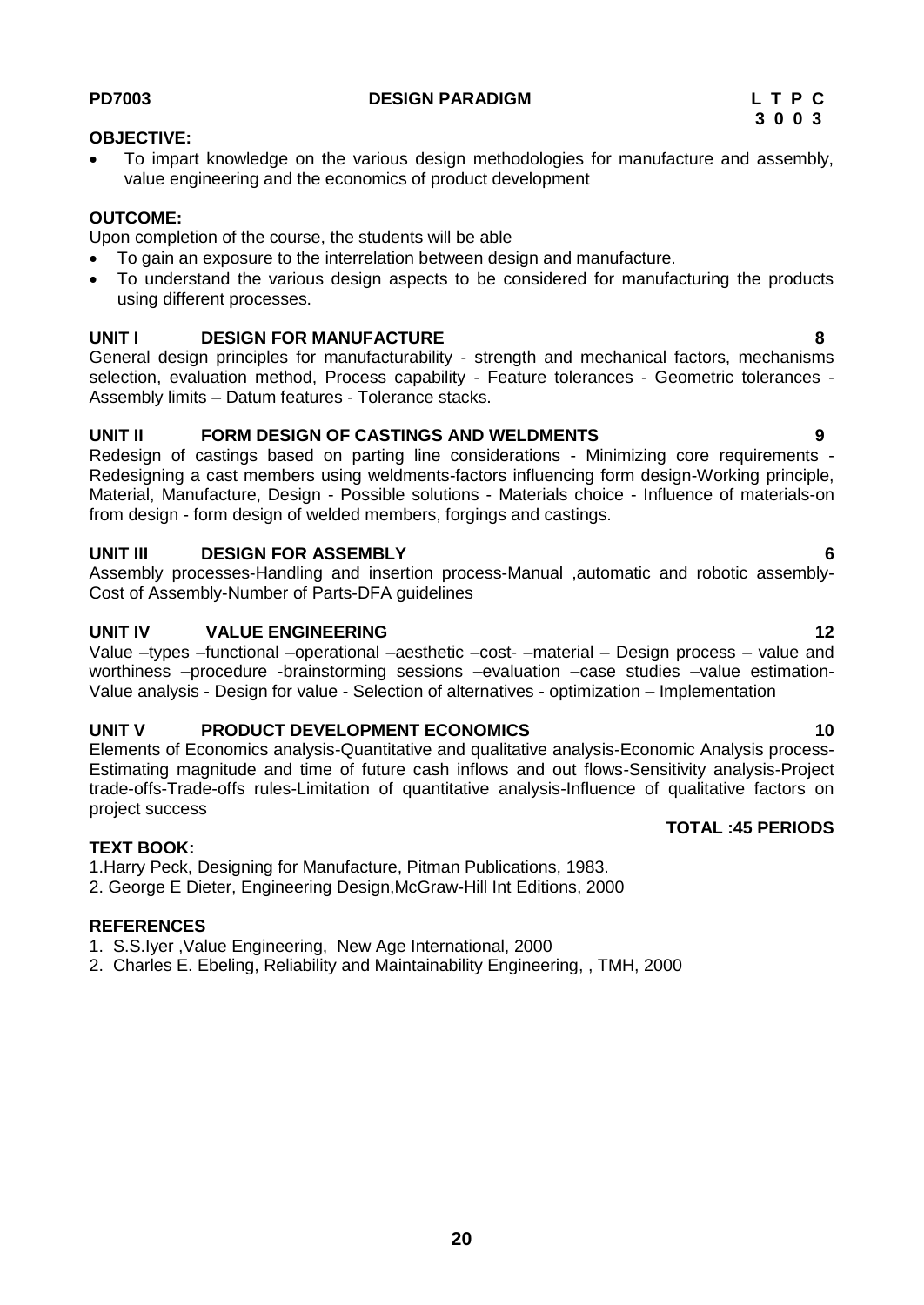# <span id="page-20-0"></span>**PD7004 MICRO ELECTRO MECHANICAL SYSTEMS L T P C**

## **OBJECTIVE:**

To impart knowledge to the students about the design and fabrication of Micro Electro Mechanical systems used in various products (MEMS).

### **OUTCOME:**

Upon completion of the course, the students will be able to

- select the suitable manufacturing processes for MEMS
- adopt suitable strategies for the production and integration with sensors for MEMS.

### **UNIT I INTRODUCTION 8**

Introduction, Materials-substrates, Additive materials. Fabrication techniques-Deposition, Lithography, etching, Surface micro machining, Thick film screen-printing and electroplating

### **UNIT II MECHANICAL SENSOR PACKAGING 8**

Introduction, Standard IC packages-ceramic, plastic and metal packages. Packaging process-Electrical interconnects, Methods of die attachment, sealing techniques. MEMS mechanical sensor packaging

#### **UNIT III MECHANICAL TRANSDUCTION TECHNIQUES 9**

Piezo resistivity, Piezoelectricity, Capacitive Techniques, Optical techniques, Resonant techniques. Actuation techniques, Smart Sensors.MEMS Simulation and Design tools-Behavioral model ling simulation tools and Finite element simulation tools.

### **UNIT IV PRESSURE SENSORS 12**

Introduction.Techniques for sensing.Physics of pressure sensing-Pressure sensor specifications.Dynamic pressure sensing.Pressure sensor types. MEMS technology pressure sensors-Micro machined silicon diaphragms,

### **UNIT V FORCE, TORQUE AND INERTIAL SENSORS 8**

Introduction-Silicon based devices-Optical devices-capacitive devices-Magnetic devices-Atomic force microscope and scanning probes- micro machined accelerometer-Micro machined Gyroscope-Future inertial micro machined sensors

#### **TEXT BOOK**:

1. Nadim Maluf and Kirt Williams," An introduction to Micro electro mechanical System Engineering, Artech House, Inc. Boston.2003

#### **REFERENCE**

1. Stephen Beeby, Graham Ensell, Michael Kraft and Neil White," MEMS Mechanical sensors" Artech House, Inc. Boston 2003

#### <span id="page-20-1"></span>**ED 7071 INDUSTRIAL ROBOTICS AND EXPERT SYSTEMS L T P C 3 0 0 3**

#### **OBJECTIVES:**

 To teach students the basics of robotics, construction features, sensor applications, robot cell design, robot programming and application of artificial intelligence and expert systems in robotics.

**TOTAL:45PERIODS**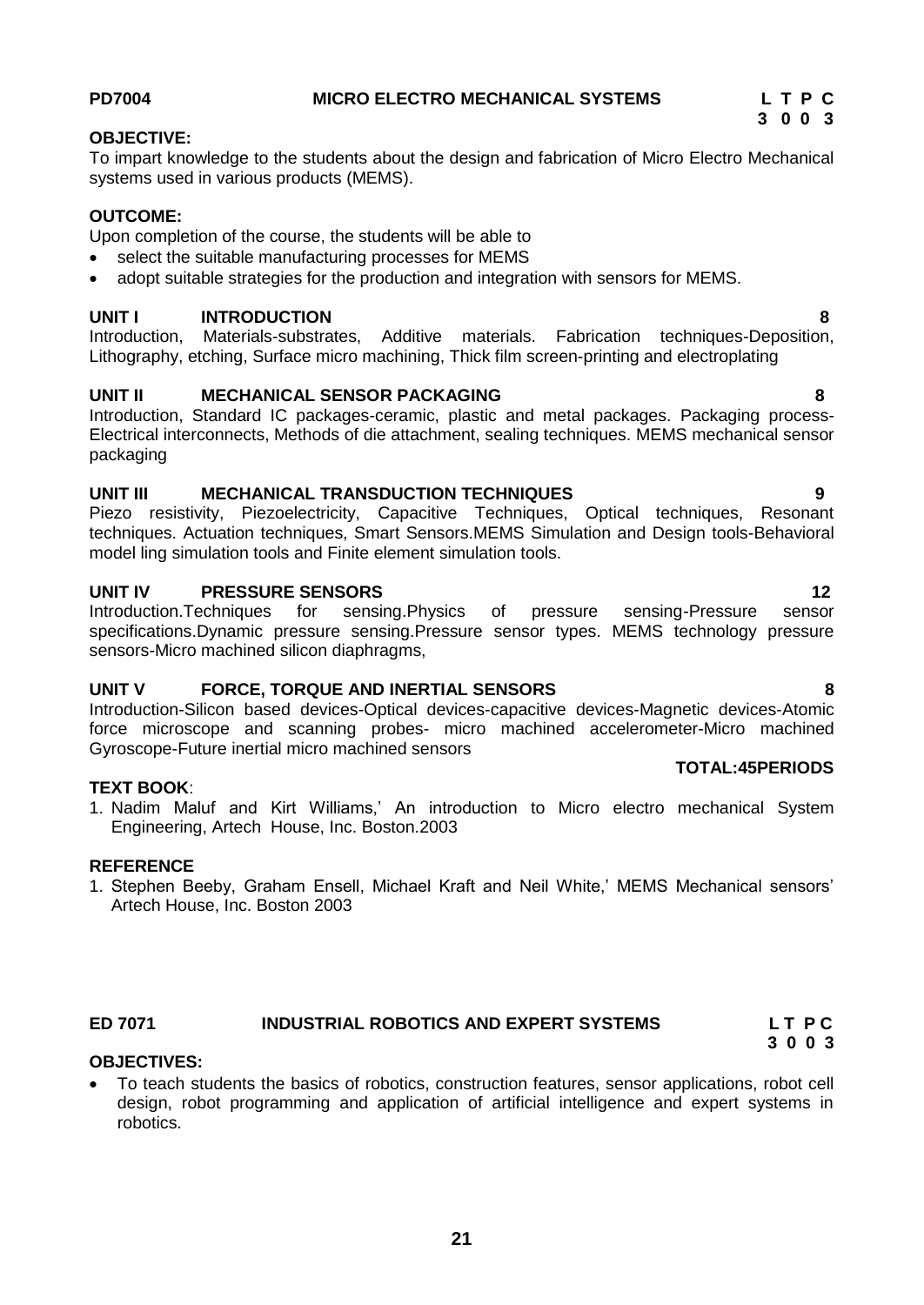#### **OUTCOME:**

 The student will be able to design robots and robotic work cells and write program for controlling the robots. The student will be able to apply artificial intelligence and expert systems in robotics.

#### **UNIT I INTRODUCTION AND ROBOT KINEMATICS 10**

Definition need and scope of Industrial robots – Robot anatomy – Work volume – Precision movement – End effectors – Sensors.

Robot Kinematics – Direct and inverse kinematics – Robot trajectories – Control of robot manipulators – Robot dynamics – Methods for orientation and location of objects.

#### **UNIT II ROBOT DRIVES AND CONTROL 9**

Controlling the Robot motion – Position and velocity sensing devices – Design of drive systems – Hydraulic and Pneumatic drives – Linear and rotary actuators and control valves – Electro hydraulic servo valves, electric drives – Motors – Designing of end effectors – Vacuum, magnetic and air operated grippers.

#### **UNIT III ROBOT SENSORS 9**

Transducers and Sensors – Tactile sensor – Proximity and range sensors – Sensing joint forces – Robotic vision system – Image Representation - Image Grabbing –Image processing and analysis – Edge Enhancement – Contrast Stretching – Band Rationing - Image segmentation – Pattern recognition – Training of vision system.

#### **UNIT IV ROBOT CELL DESIGN AND APPLICATION 9**

Robot work cell design and control – Safety in Robotics – Robot cell layouts – Multiple Robots and machine interference – Robot cycle time analysis. Industrial application of robots.

#### **UNIT V ROBOT PROGRAMMING, ARTIFICIAL INTELLIGENCE AND EXPERT SYSTEMS 8**

Methods of Robot Programming – Characteristics of task level languages lead through programming methods – Motion interpolation. Artificial intelligence – Basics – Goals of artificial intelligence – AI techniques – problem representation in AI – Problem reduction and solution techniques - Application of AI and KBES in Robots.

#### **TOTAL: 45 PERIODS**

#### **REFERENCES**

- 1. K.S.Fu, R.C. Gonzalez and C.S.G. Lee, "Robotics Control, Sensing, Vision and Intelligence", Mc Graw Hill, 1987.
- 2. Yoram Koren," Robotics for Engineers" Mc Graw-Hill, 1987.
- 3. Kozyrey, Yu. "Industrial Robots", MIR Publishers Moscow, 1985.
- 4. Richard. D, Klafter, Thomas, A, Chmielewski, Michael Negin, "Robotics Engineering An Integrated Approach", Prentice-Hall of India Pvt. Ltd., 1984.
- 5. Deb, S.R." Robotics Technology and Flexible Automation", Tata Mc Graw-Hill, 1994.
- 6. Mikell, P. Groover, Mitchell Weis, Roger, N. Nagel, Nicholas G. Odrey," Industrial Robotics Technology, Programming and Applications", Mc Graw-Hill, Int. 1986.
- 7. Timothy Jordanides et al ,"Expert Systems and Robotics ", Springer –Verlag, New York, May 1991.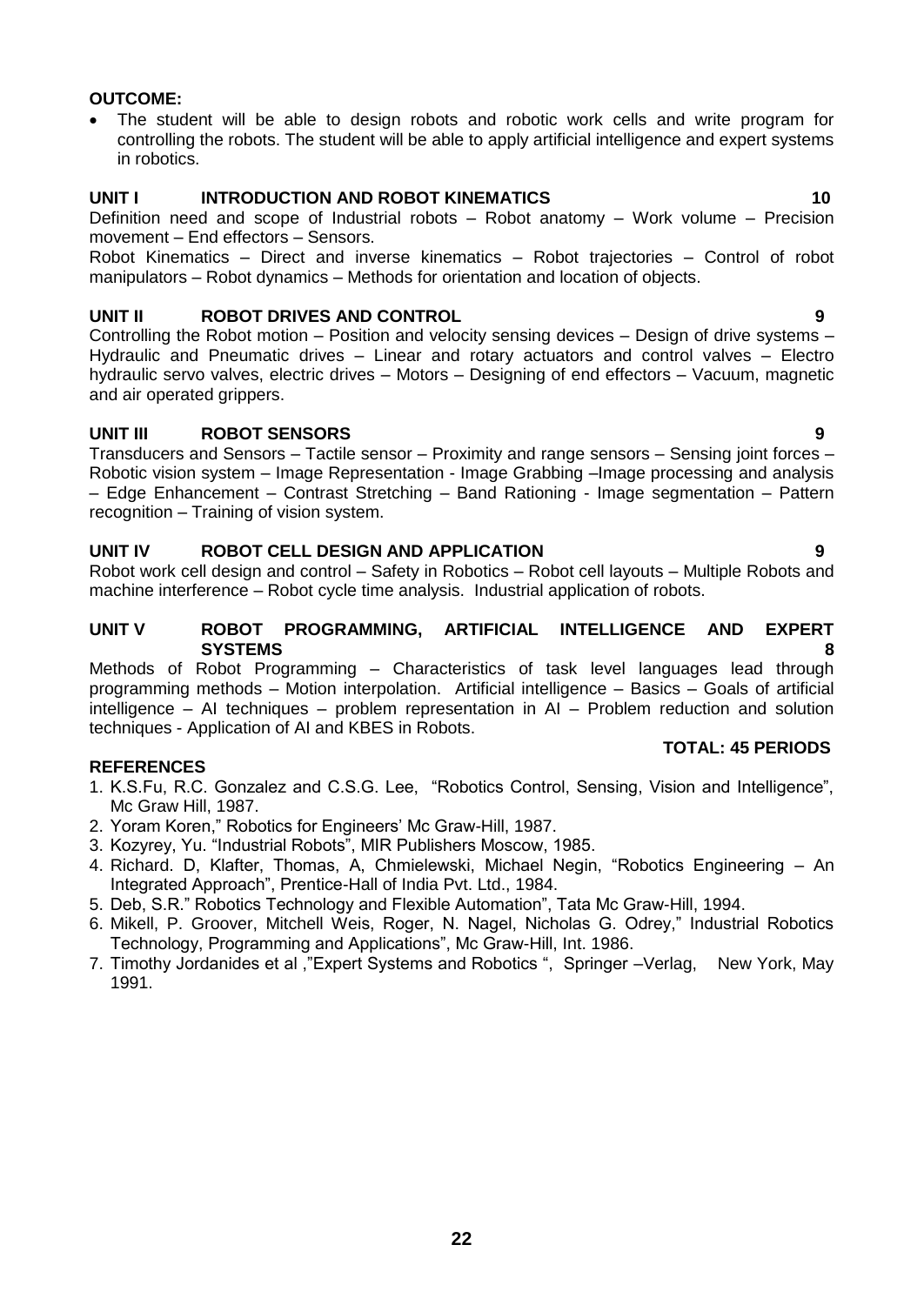#### <span id="page-22-1"></span>**CC7201 DESIGN FOR MANUFACTURE, ASSEMBLY AND ENVIRONMENTS L T P C 3 0 0 3**

#### **OBJECTIVE:**

- To know the concept of design for manufacturing, assembly and environment.
- To know the computer application in design for manufacturing and assembly.

#### **OUTCOME:**

 To make the students get acquainted with the design for manufacturing, assembly and environment.

#### **OUTCOME:**

systems.

<span id="page-22-0"></span>**OBJECTIVE:**

It helps the students to get familiarized with the modal testing, modal analysis of single and multidegree of freedom systems.

To impart knowledge on modal testing, modal analysis of single and multi- degree of freedom

#### **UNIT I OVERVIEW 6**

Introduction to Modal Testing – Applications of Modal Testing – Philosophy of Modal Testing – Summary of Theory – Summary of Measurement Methods – Summary of Analysis – Review of Test Procedure.

#### **UNIT II THEORETICAL BASIS 12**

Introduction – Single Degree of Freedom (SDOF) System Theory – Presentation and Properties of FRF Data for SDOP System – Undamped Multi-degree of freedom (MDOF) system – Proportional Damping – Hysteretic Damping – General Case – Viscous Damping – General Case – Characteristics and presentation of MDOF – FRF Data – Complete and incomplete models - Nonsinusoidal vibration and FRF Properties – Analysis of Weakly Nonlinear Structures.

#### **UNIT III MOBILITY MEASUREMENT TECHNIQUES 10**

Introduction – Basic Measurement System – Structure preparation – Excitation of the Structure – Transducers and Amplifiers – Analyzers – Digital Signal Processing – Use of Different Excitation types – Calibration – Mass Cancellation – Rotational Mobility Measurement – Measurement on Non linear structures – Multi point excitation methods.

#### **UNIT IV MODAL PARAMETER EXTRACTION METHODS 11**

Introduction – Preliminary checks of FRF Data – SDOF Modal Analysis-I – Peak-amplitude – SDOF Modal Analysis-II – Circle Fit Method – SDOF Modal Analysis III – Inverse Method – Residuals – MDOF curve-fitting procedures – MDOF curve fitting in the Time Domain – Global or Multi-Curve fitting – Non linear systems.

#### **UNIT V DERIVATION OF MATHEMATICAL MODELS 6**

Introduction – Modal Models – Display of Modal Model – Response Models – Spatial Models – Mobility Skeletons and System Models.

#### **REFERENCES**

- 1. Ewins D J, "Modal Testing: Theory and Practice ", John Wiley & Sons Inc., 1988
- 2. Nuno Manuel Mendes Maia et al," Theoretical and Experimental Modal Analysis", Wiley John & sons, 1997.

**TOTAL: 45 PERIODS**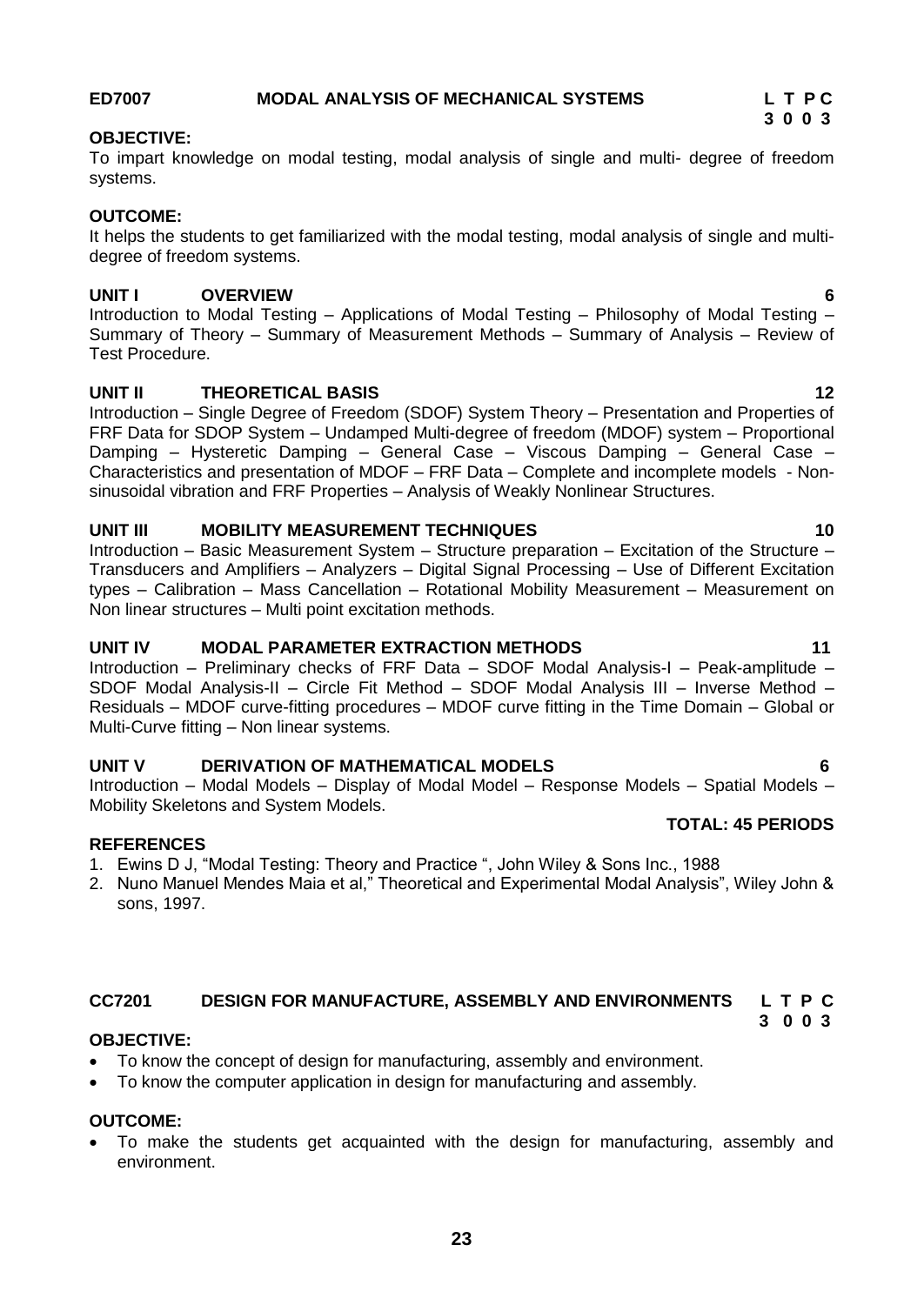#### **UNIT I INTRODUCTION 5**

General design principles for manufacturability - strength and mechanical factors, mechanisms selection, evaluation method, Process capability - Feature tolerances Geometric tolerances -Assembly limits -Datum features - Tolerance stacks.

### **UNIT II FACTORS INFLUENCING FORM DESIGN 13**

Working principle, Material, Manufacture, Design- Possible solutions - Materials choice - Influence of materials on form design - form design of welded members, forgings and castings.

#### **UNIT III COMPONENT DESIGN - MACHINING CONSIDERATION 8**

Design features to facilitate machining - drills - milling cutters - keyways - Doweling procedures, counter sunk screws - Reduction of machined area- simplification by separation - simplification by amalgamation - Design for machinability - Design for economy - Design for clampability - Design for accessibility - Design for assembly.

#### **UNIT IV COMPONENT DESIGN – CASTING CONSIDERATION 10**

Redesign of castings based on Parting line considerations - Minimizing core requirements, machined holes, redesign of cast members to obviate cores. Identification of uneconomical design - Modifying the design - group technology - Computer Applications for DFMA

#### **UNIT V DESIGN FOR THE ENVIRONMENT 9**

Introduction – Environmental objectives – Global issues – Regional and local issues – Basic DFE methods – Design guide lines – Example application – Lifecycle assessment – Basic method – AT&T"s environmentally responsible product assessment - Weighted sum assessment method – Lifecycle assessment method – Techniques to reduce environmental impact – Design to minimize material usage – Design for disassembly – Design for recyclability – Design for for remanufacture – Design for energy efficiency – Design to regulations and standards.

#### **REFERENCES:**

- 1. Boothroyd, G, 1980 Design for Assembly Automation and Product Design. New York, Marcel Dekker.
- 2. Bralla, Design for Manufacture handbook, McGraw hill, 1999.
- 3. Boothroyd, G, Heartz and Nike, Product Design for Manufacture, Marcel Dekker, 1994.
- 4. Dickson, John. R, and Corroda Poly, Engineering Design and Design for Manufacture and Structural Approach, Field Stone Publisher, USA, 1995.
- 5. Fixel, J. Design for the Environment McGraw hill., 1996.
- 6. Graedel T. Allen By. B, Design for the Environment Angle Wood Cliff, Prentice Hall. Reason Pub., 1996.
- 7. Kevien Otto and Kristin Wood, Product Design. Pearson Publication, 2004.

## **IC7072 COMPUTATIONAL FLUID DYNAMICS L T P C**

# **3 0 0 3**

#### **AIM:**

This course aims to introduce numerical modeling and its role in the field of heat and fluid flow, it will enable the students to understand the various discrimination methods and solving methodologies and to create confidence to solve complex problems in the field of heat transfer and fluid dynamics.

#### **OBJECTIVES:**

- To develop finite difference and finite volume discredited forms of the CFD equations.
- To formulate explicit & implicit algorithms for solving the Euler Eqns & Navier Stokes Eqns.

**TOTAL: 45 PERIODS**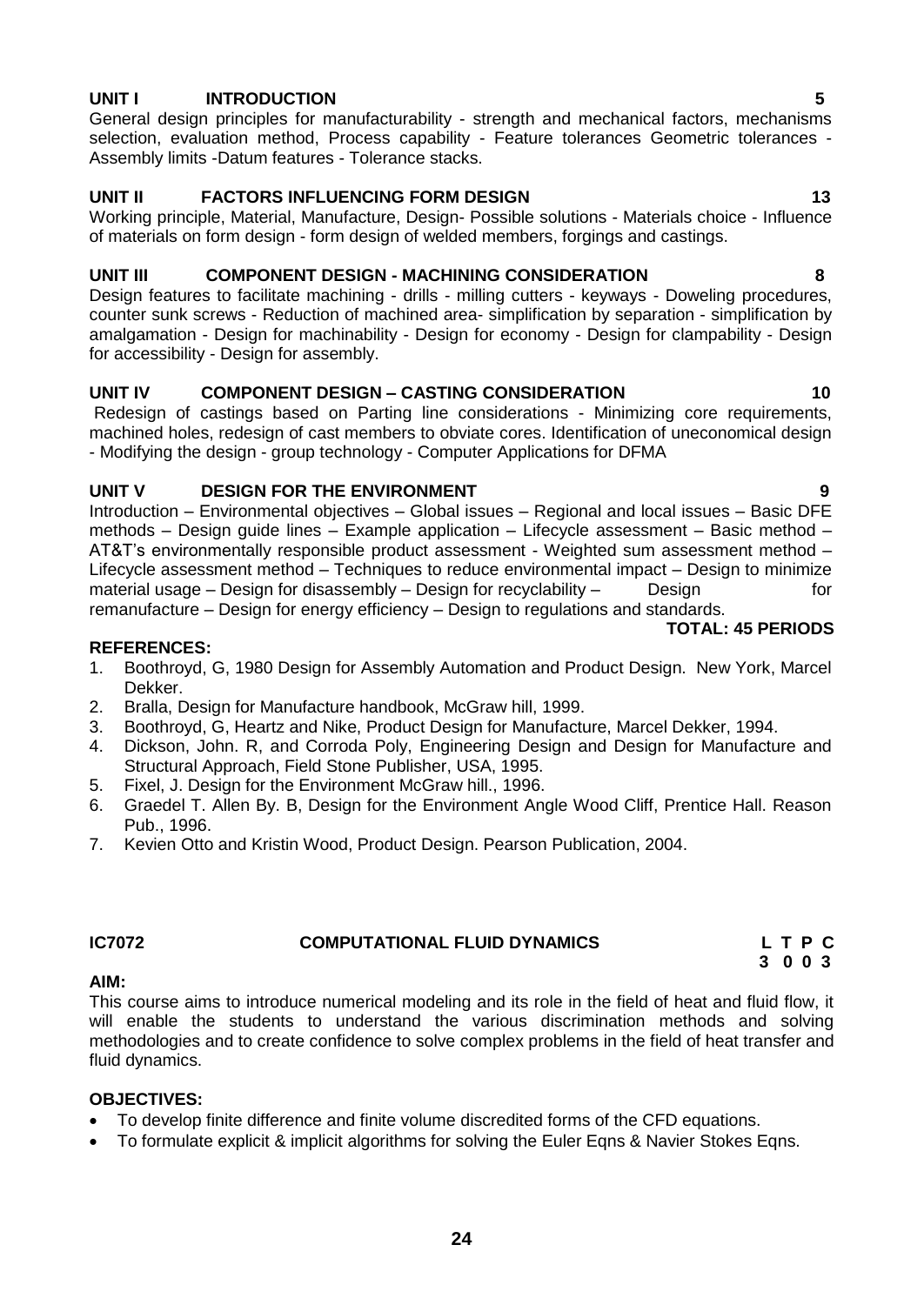#### **UNIT I GOVERNING DIFFERENTIAL EQUATION AND FINITE DIFFERENCE METHOD** 10 **10**

Classification, Initial and Boundary conditions, Initial and Boundary value problems. Finite difference method, Central, Forward, Backward difference, Uniform and non-uniform Grids, Numerical Errors, Grid Independence Test.

### **UNIT II CONDUCTION HEAT TRANSFER 10** 10

Steady one-dimensional conduction, Two and Three dimensional steady state problems, Transient one-dimensional problem, Two-dimensional Transient Problems.

### **UNIT III INCOMPRESSIBLE FLUID FLOW 10**

Governing Equations, Stream Function – Verticity method, Determination of pressure for viscous flow, SIMPLE Procedure of Patankar and spalding, Computation of Boundary layer flow, Finite difference approach.

### **UNIT IV CONVECTION HEAT TRANSFER AND FEM 10**

Steady One-Dimensional and Two-Dimensional Convection – Diffusion, Unsteady onedimensional convection – Diffusion, Unsteady two-dimensional convection – Diffusion – Introduction to finite element method – Solution of steady heat conduction by FEM – Incompressible flow – Simulation by FEM.

#### **UNIT V TURBULENCE MODELS 5**

Algebraic Models – One equation model,  $K - \epsilon$  Models, Standard and High and Low Reynolds number models, Prediction of fluid flow and heat transfer using standard codes.

#### **REFERENCES**

- 1. Muralidhar, K., and Sundararajan, T., "Computational Fluid Flow and Heat Transfer", Narosa Publishing House, New Delhi, 1995.
- 2. Ghoshdasdidar, P.S., "Computer Simulation of flow and heat transfer" Tata McGraw Hill Publishing Company Ltd., 1998.
- 3. Subas, V.Patankar "Numerical heat transfer fluid flow", Hemisphere Publishing Corporation, 1980.
- 4. Taylor, C and Hughes, J.B. "Finite Element Programming of the Navier Stock Equation", Pineridge Press Limited, U.K., 1981.
- 5. Anderson, D.A., Tannehill, J.I., and Pletcher, R.H., "Computational fluid Mechanic and Heat Transfer " Hemisphere Publishing Corporation, Newyork, USA, 1984.
- 6. Fletcher, C.A.J. "Computational Techniques for Fluid Dynamics 1" Fundamental and General Techniques, Springer – Verlag, 1987.
- 7. Fletcher, C.A.J. "Computational Techniques for Fluid Dynamics 2" Specific Techniques for Different Flow Categories, Springer – Verlag, 1987.
- 8. Bose, T.X., "Numerical Fluid Dynamics" Narosa Publishing House, 1997.

#### <span id="page-24-0"></span>**PD7005 REVERSE ENGINEERING L T P C**

To impart knowledge to the students about the need for and the various tools required for reverse engineering with exposure to the software needed for implementing reverse engineering.

#### **OUTCOME:**

**OBJECTIVE:**

Upon completion of the course, the students will be able to

- Understand the basic principles of reverse engineering
- Select the suitable tools and methodology for reverse engineering any product

#### **TOTAL: 45 PERIODS**

# **3 0 0 3**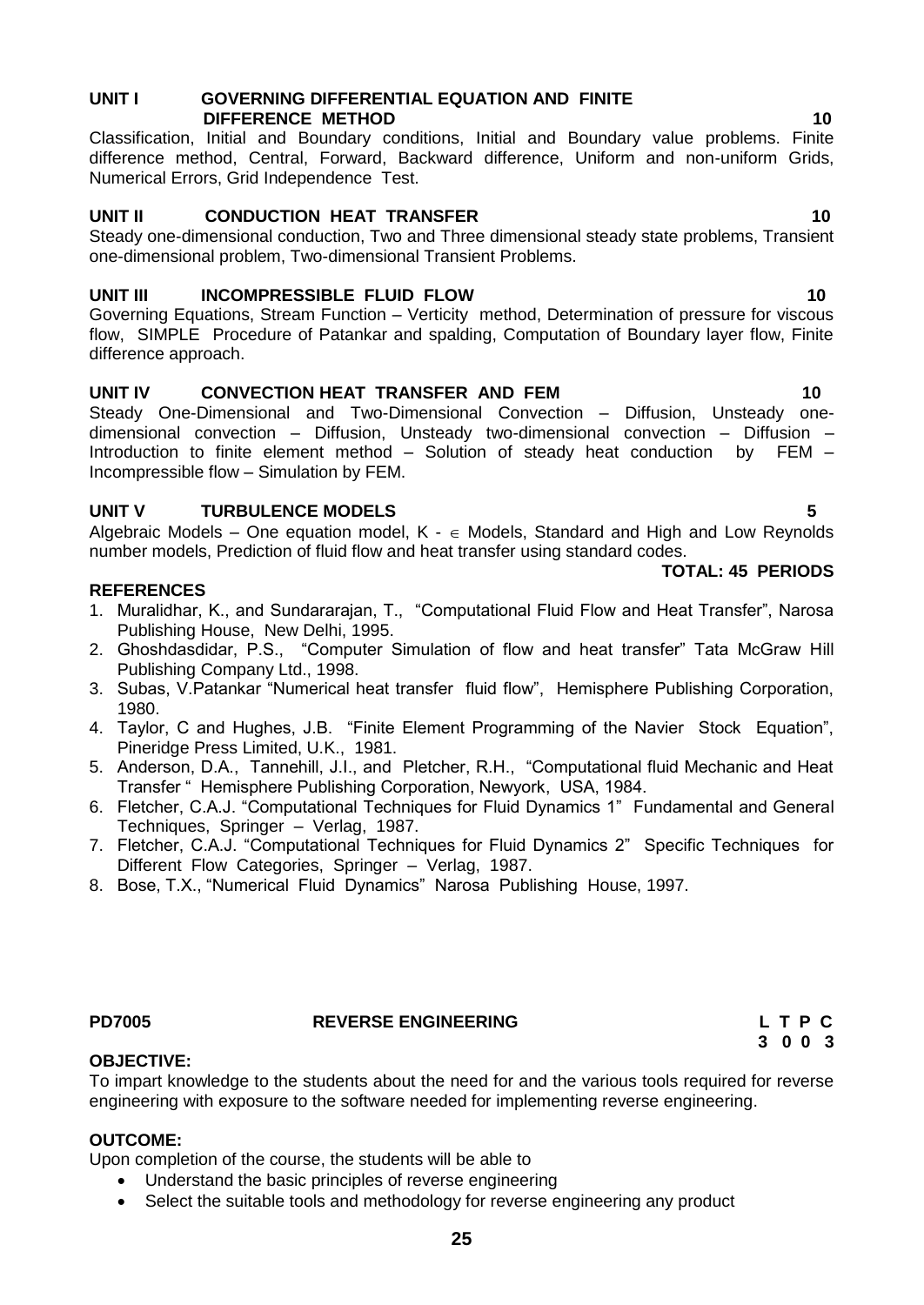#### **UNIT I INTRODUCTION 5**

Scope and tasks of RE - Domain analysis- process of duplicating

#### **UNIT II TOOLS FOR RE 8**

Functionality- dimensional- developing technical data - digitizing techniques - construction of surface model - solid-part material- characteristics evaluation -software and applicationprototyping - verification

#### **UNIT III CONCEPTS 12**

History of Reverse Engineering – Preserving and preparation for the four stage process – Evaluation and Verification- Technical Data Generation, Data Verification, Project Implementation

#### **UNIT IV DATA MANAGEMENT 10**

Data reverse engineering – Three data Reverse engineering strategies – Definition – organization data issues - Software application – Finding reusable software components – Recycling real-time embedded software – Design experiments to evaluate a Reverse Engineering tool – Rule based detection for reverse Engineering user interfaces – Reverse Engineering of assembly programs: A model based approach and its logical basics

#### **UNIT V INTEGRATION 10**

Cognitive approach to program understated – Integrating formal and structured methods in reverse engineering – Integrating reverse engineering, reuse and specification tool environments to reverse engineering -–coordinate measurement – feature capturing – surface and solid members

#### **REFERENCES**

- 1. Design Recovery for Maintenance and Reuse, T J Biggerstaff, IEEE Corpn. July 1991
- 2. White paper on RE, S. Rugaban, Technical Report, Georgia Instt. of Technology, 1994
- 3. Reverse Engineering, Katheryn, A. Ingle, McGraw-Hill, 1994
- 4. Data Reverse Engineering, Aiken, Peter, McGraw-Hill, 1996
- 5. Reverse Engineering, Linda Wills, Kluiver Academic Publishers, 1996
- 6. Co-ordinate Measurment and reverse engineering, Donald R. Honsa, ISBN 1555897, American Gear Manufacturers Association

#### <span id="page-25-0"></span>**PD7006 PRODUCT DESIGN FOR ENERGY AND ENVIRONMENT L T P C 3 0 0 3**

#### **OBJECTIVE:**

 To expose the students to the design and development of sustainable products using emerging renewable sources of energy such as solar, wind and bio energy

#### **OUTCOME:**

Upon completion of the course, the students will be able

- To appreciate the need for energy efficient and environmental friendly products
- To use new and renewable energy sources for new product development
- To gain the knowledge about the standards and testing procedures

#### **UNIT I INTRODUCTION 9**

Energy and Environment - Scenario – Global and Indian perspectives – Necessity for promotion of Energy generation and Environment friendly products – Creativity and Innovation.

#### **UNIT II SOLAR PRODUCTS – DESIGN AND DEVELOPMENT 9**

Solar energy Conversion – Types, Solar Products – Solar water heater, Solar Lantern, Solar Cooker & storage devices (Solar PV modules, Battery, Charge Controller, Investors), Existing Designs, Avenues for Improvements, Creativity and Innovation – Eco-friendly concepts.

# **TOTAL: 45 PERIODS**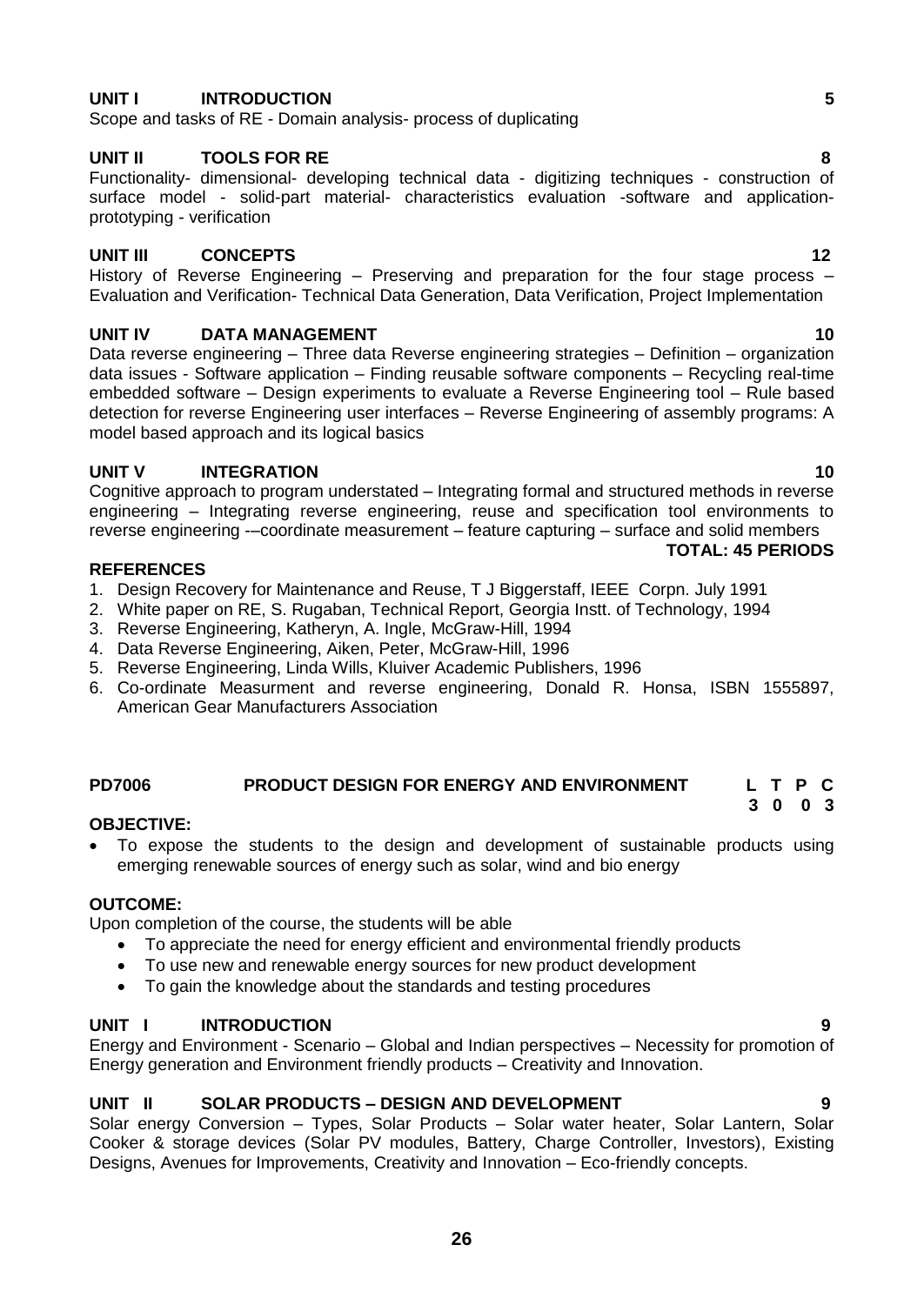## **UNIT III BIO ENERGY PRODUCTS – DESIGN 9**

Bio energy conversion – Types, Processes and Equipments, Existing Designs, Avenues for Improvements, Creativity and Innovation – Eco-friendly concepts.

#### **UNIT IV TESTING 9**

Standards and Procedures for Solar and Bio products - Design and Testing, Testing of Equipments, Safety standards, International standards and Indian scenario.

#### **UNIT V ECONOMICS 9**

Barriers involved in commercialization of Energy products, Factors under considerations - cost, payback, reliability, comfort factors, technical factors, Policy affairs.

Economics of solar and bio power generation, Quantitative and Qualitative Approach **TOTAL: 45 PERIODS**

#### **TEXT BOOKS:**

- 1. Garg H P., Prakash J, Solar Energy: Fundamentals & Applications, Tata McGraw Hill, 2000.
- 2. David Boyles, Bio Energy Technology Thermodynamics and costs, Ellis HooknoodChichester, 1984.

#### **REFERENCES**

- 1. Duffie J.A and Beckman W.A., solar Engineering of Thermal Processes, John Wiley & sons, 1991.
- 2. Roger Messenger and Jerry Vnetre, Photovoltaic Systems Engineering, CRC Press, 2004.
- 3. Khandelwal KC, Mahdi SS, Biogas Technology A Practical Handbook, Tat McGraw Hill, 1986.

#### <span id="page-26-0"></span>**PD7007 INTELLECTUAL PROPERTY RIGHTS AND PATENT LAWS L T P C 3 0 0 3**

#### **OBJECTIVE:**

To impart the knowledge about the Intellectual property rights and patent registering

#### **OUTCOME:**

Upon completion of the course, the students will

- Understand the procedures involved in obtaining Patent Rights
- Understand the rules and regulations involved in Copyrights and Trade Marks and infringement of the same
- Be exposed to the legal issues involved in New Product development

#### **UNIT I INTELLECTUAL PROPERTY (IP) FUNDAMENTALS 9**

Introduction – Legal concept of Property – Kinds of properties - Movable Property - Immovable Property. IP and Classification of IP– Patents, Industrial Designs, Copy Right, Trade Mark - Importance of IP and Terms of protection

#### **UNIT II PATENTS 12**

Purpose of a Patent –Recognised conditions for Patentability – Originality of Inventions – Novelty – Non-obviousness – Utility. Exclusive rights conferred by a Patent – National Protection – International Protection. - Patent Filing Procedure and Prosecution - Infringement of Patents – Acquisition and Transfer of Patent Rights.

#### . **UNIT III INDUSTRIAL DESIGNS 9**

Subject matter of Industrial Designs - Requirements for obtaining protection for industrial Design – Differences between Patent protection and Industrial design Protection – benefits of Industrial Design protection – National and International Procedure for filing – Rights granted to "Design" holders.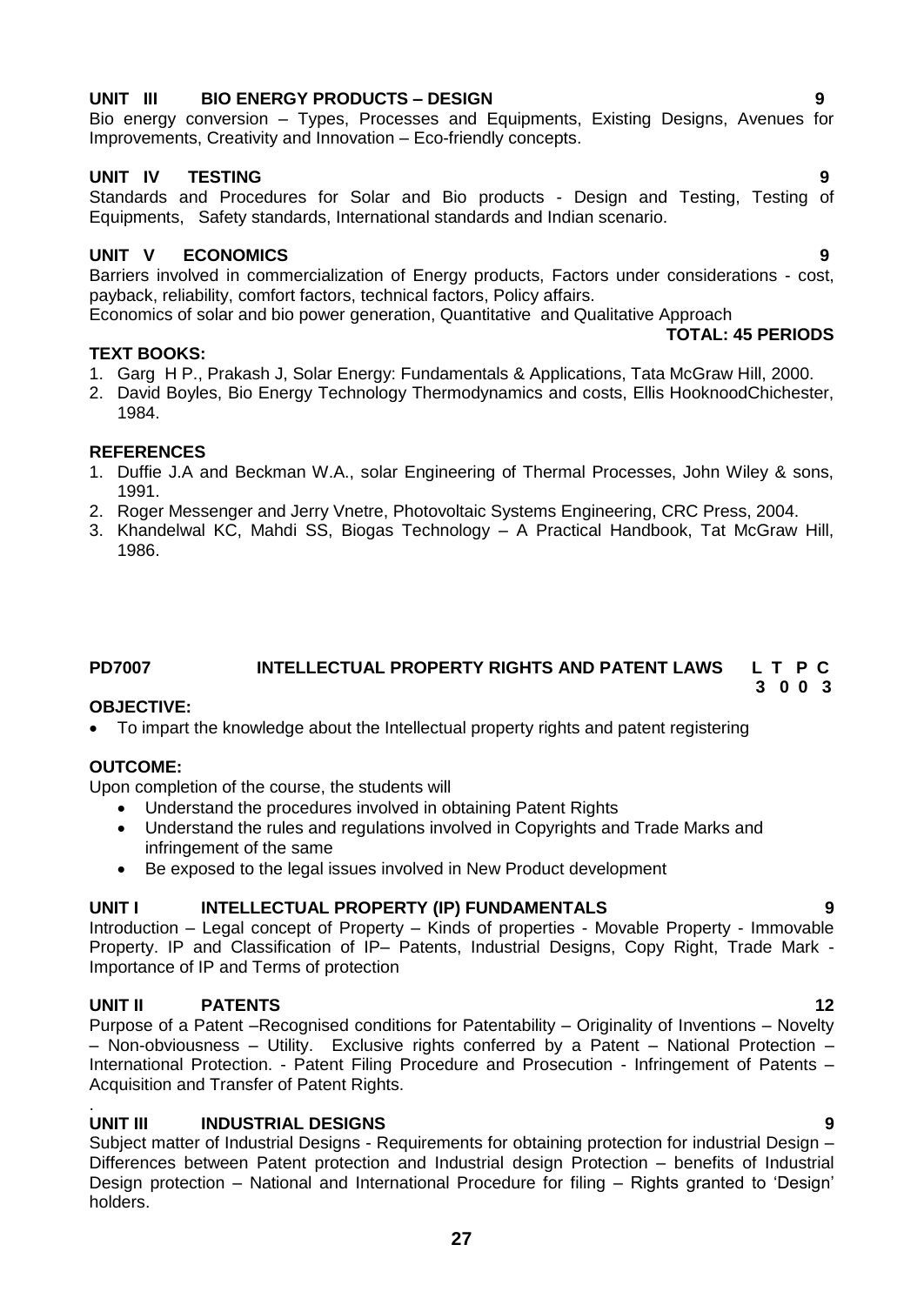# **UNIT IV COPY RIGHT AND TRADEMARKS 9**

Copyright subsists – Meaning of word "Original" – Fair dealing - Rights of Owners of Copy Rights – Procedures - Authorities and Institutions under the Copy Right Act – Infringement and remedies.

Trademarks (TM) – Different types of Trade marks – Service Mark – Classification Mark – Collective Mark - Importance of TM – Difference between registered TM and TM in use – Basic requirements for the registration of TM – Procedure for registration – Rights of registered TM owners – Infringement and remedies

### **UNIT V INTELLECTUAL PROPERTY MANAGEMENT 6**

Introduction to Intellectual Property Management (IPM) – Need for IP management - Interrelationships between legal advocacy and IPM – Role of Legal Practioners – Role of Managers – IP Commercialisation – IP Audit and its Importance

#### **TEXT BOOKS:**

- 1. G.B.Reddy, "Intellectual Property Rights and the Law", Gogia Law Agency, 7th Edition Reprint, 2009.
- 2. N.R.Subbaram, "Demystifying Intellectual Property Rights", Lexis NexisButterworthsWadhwa, First Edition, 2009

#### **REFERENCES**

- 1. N.R.Subbaram, "Patent law Practices and Procedures", Wadhwa, Second Edition, 2007
- 2. N.S.Gopalakrishnan&T.G.Agitha, "Principles of Intellectual Property", Eastern Book Company, First Edition, 2009

#### **OBJECTIVE:**

- To impart knowledge in the friction , wear and lubrication aspects of machine components
- To understand the material properties which influence the tribological characteristics of surfaces.
- To understand the analytical behavior of different types bearings and design of bearings based on analytical /theoretical approach

#### **OUTCOME:**

- Ability to select material / surface properties based on the tribological requirements
- Methodology for deciding lubricants and lubrication regimes for different operating conditions
- Analysis ability of different types of bearings for given load/ speed conditions.

#### UNIT I SURFACE INTERACTION AND FRICTION **FRIGO**

Topography of Surfaces – Surface features-Properties and measurement – Surface interaction – Adhesive Theory of Sliding Friction –Rolling Friction-Friction properties of metallic and non-metallic materials – friction in extreme conditions –Thermal considerations in sliding contact

#### **UNIT II WEAR AND SURFACE TREATMENT 8**

Types of wear – Mechanism of various types of wear – Laws of wear –Theoretical wear models-Wear of Metals and Non metals – Surface treatments – Surface modifications – surface coatings methods- Surface Topography measurements –Laser methods – instrumentation - International standards in friction and wear measurements

### **UNIT III LUBRICANTS AND LUBRICATION REGIMES 8**

Lubricants and their physical properties- Viscosity and other properties of oils –Additives-and selection of Lubricants- Lubricants standards ISO,SAE,AGMA, BIS standards – Lubrication Regimes –Solid Lubrication-Dry and marginally lubricated contacts- Boundary Lubrication-Hydrodynamic lubrication - Elasto and plasto hydrodynamic - Magneto hydrodynamic lubrication – Hydro static lubrication – Gas lubrication.

**TOTAL: 45 PERIODS**

<span id="page-27-0"></span>**ED7010 TRIBOLOGY IN DESIGN L T P C 3 0 0 3**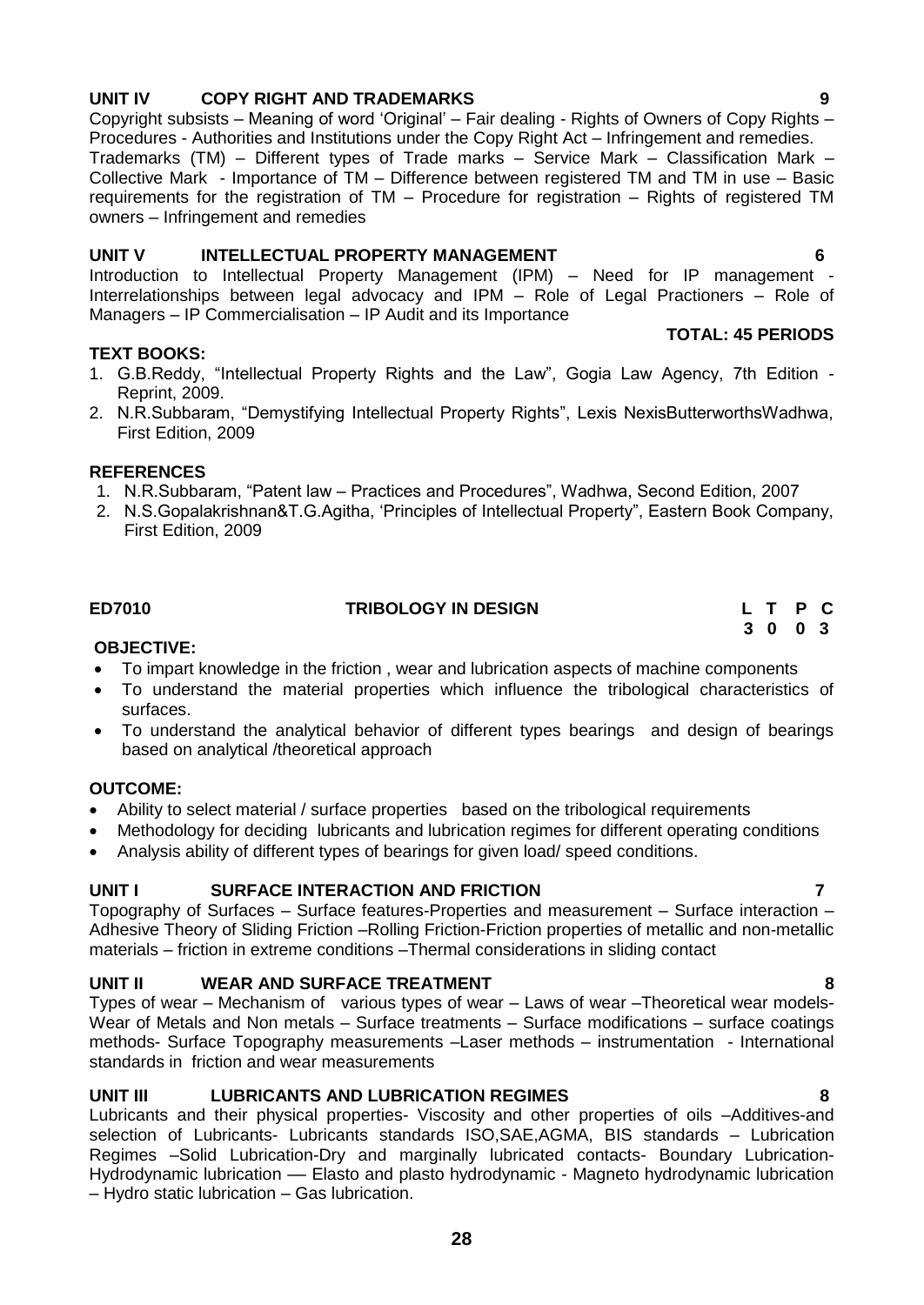# **UNIT IV THEORY OF HYDRODYNAMIC AND HYDROSTATIC LUBRICATION 12**

Reynolds Equation,-Assumptions and limitations-One and two dimensional Reynolds Equation-Reynolds and Sommerfeld boundary conditions- Pressure wave, flow, load capacity and friction calculations in Hydrodynamic bearings-Long and short bearings-Pad bearings and Journal bearings-Squeeze film effects-Thermal considerations-Hydrostatic lubrication of Pad bearing-Pressure , flow , load and friction calculations-Stiffness considerations- Various types of flow restrictors in hydrostatic bearings

#### **UNIT V HIGH PRESSURE CONTACTS AND ELASTO HYDRODYNAMIC**  *LUBRICATION* 10

Rolling contacts of Elastic solids**-** contact stresses – Hertzian stress equation- Spherical and cylindrical contacts-Contact Fatigue life- Oil film effects- Elasto Hydrodynamic lubrication Theory-Soft and hard EHL-Reynolds equation for elasto hydrodynamic lubrication- - Film shape within and outside contact zones-Film thickness and friction calculation- Rolling bearings- Stresses and deflections-Traction drives

#### **REFERENCES:**

- 1. Rabinowicz.E, "Friction and Wear of materials", John Willey &Sons ,UK,1995
- 2. Cameron, A. "Basic Lubrication Theory", Ellis Herward Ltd., UK, 1981
- 3. Halling, J. (Editor) "Principles of Tribology ", Macmillian 1984.
- 4. Williams J.A. "Engineering Tribology", Oxford Univ. Press, 1994.
- 5. S.K.Basu, S.N.Sengupta & B.B.Ahuja ,"Fundamentals of Tribology", Prentice –Hall of India Pvt Ltd , New Delhi, 2005
- 6. G.W.Stachowiak & A.W .Batchelor , Engineering Tribology, Butterworth Heinemann, UK, 2005

### **ED7013** ADVANCED FINITE ELEMENT ANALYSIS

#### **OBJECTIVE:**

To develop a thorough understanding of the advanced finite element analysis techniques with an ability to effectively use the tools of the analysis for solving practical problems arising in engineering design

#### **OUTCOME:**

 It helps the students to get familiarized with the advanced finite element analysis techniques which are necessary to solve the engineering problems.

### **UNIT I BENDING OF PLATES AND SHELLS 9**

Review of Elasticity Equations – Bending of Plates and Shells – Finite Element Formulation of Plate and Shell Elements - Conforming and Non Conforming Elements –  $C_0$  and  $C_1$  Continuity Elements –Degenerated shell elements- Application and Examples.

### **UNIT II** NON-LINEAR PROBLEMS 10

Introduction – Iterative Techniques – Material non-linearity – Elasto Plasticity – Plasticity – Visco Plasticity – Geometric Non linearity – large displacement Formulation –Solution procedure-Application in Metal Forming Process and Contact Problems.

#### **UNIT III DYNAMIC PROBLEM 8**

Direct Formulation – Free, Transient and Forced Response – Solution Procedures – Eigen solution-Subspace Iterative Technique – Response analysis-Houbolt, Wilson, Newmark – Methods – Explicit &Implict Methods- Lanchzos, Reduced method for large size system equations.

**TOTAL: 45 PERIODS**

<span id="page-28-0"></span> **3 0 0 3**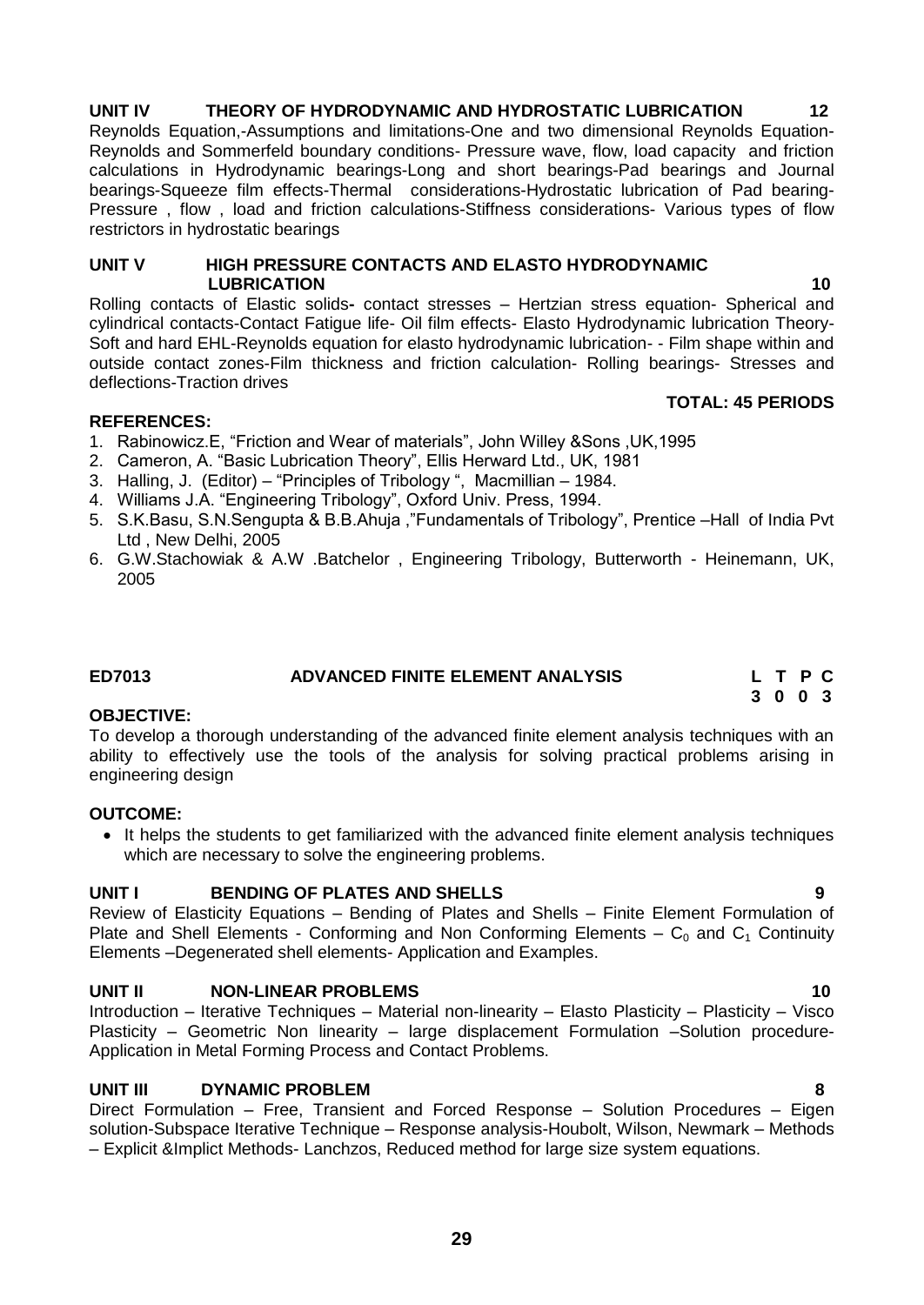# **UNIT IV FLUID MECHANICS AND HEAT TRANSFER 9**

Governing Equations of Fluid Mechanics – Solid structure interaction - Inviscid and Incompressible Flow – Potential Formulations – Slow Non-Newtonian Flow – Metal and Polymer Forming – Navier Stokes Equation – Steady and Transient Solution.

### **UNIT V ERROR ESTIMATES AND ADAPTIVE REFINEMENT 9**

Error norms and Convergence rates – h-refinement with adaptivity – Adaptive refinement.  **TOTAL: 45 PERIODS**

### **REFERENCES**

- 1. Zienkiewicz, O.C. and Taylor, R.L., "The Finite Element Method", Fourth Edition, Volumes 1 & 2, McGraw Hill International Edition, Physics Services, 1991.
- 2. Cook R.D., "Concepts and Applications of Finite Element Analysis", John Wiley and Sons Inc., Newyork, 1989.
- 3. Bathe K.J., "Finite Element Procedures in Engineering Analysis", Prentice Hall, 1990.

# <span id="page-29-0"></span>**PD7008 MAINTENANCE ENGINEERING L T P C**

#### **OBJECTIVE:**

 To impart knowledge on various aspects of Maintenance and condition monitoring of equipments and safety engineering.

### **OUTCOME:**

Upon completion of the course, the students will

- Be exposed to maintenance systems and reliability based design
- Gain knowledge about the various techniques of condition monitoring of systems
- Learn about reliability based maintenance, safety engineering and Asset planning

### **UNIT I INTRODUCTION TO MAINTENANCE SYSTEMS 8**

Introduction to repair and Maintenance -Maintenance as business - Maintenance systems such as reactive, preventive, predictive or proactive systems - Human resources management in Maintenance management -maintainability- Inherent and overall availability. - Mean time between failures, mean time to repairs and mean down time - Testability and supportability - "Design for Maintenance" - Poor maintainability aspects - Design for reliability.

### **UNIT II CONDITION BASED MAINTENANCE 7**

Condition based monitoring of equipment and systems -condition monitoring techniques such as a) Vibration analysis, b) Ultrasonic detection techniques, c) Thermography, d) Oil and lubricant analysis, e) Motor condition monitoring (MCM) - Shaft alignments through laser - Vibration instruments -Outline on Thermography

#### **UNIT III MAINTENANCE TECHNIQUES SUCH AS RELIABILITY CENTRED MAINTENANCE (RCM),TOTAL PRODUCTIVE MAINTENANCE (TPM) & CMMS 10**

Reliability centered Maintenance-Failure Mode and Effect Analysis-Root cause Analysis- logic tree analysis-Criticality matrix - Total Productive Maintenance, Overall Equipment Effectiveness-Lean manufacturing- TPM and TPO- Relationship between OEE and world-class Maintenance- Ladder of Maintenance improvement- Computerized Maintenance management system in a business scenario- data acquisition for effective management of CMMS.

## **UNIT IV ASSET PLANNING AND SCHEDULING OF ACTIVITIES IN MAINTENANCE**

 **10**

Asset and spare part management, - Conventional spare Parts management techniques such as Economic Order Quantity, two bin systems - Latest trends in monitoring through bar codes, mobile

 **3 0 0 3**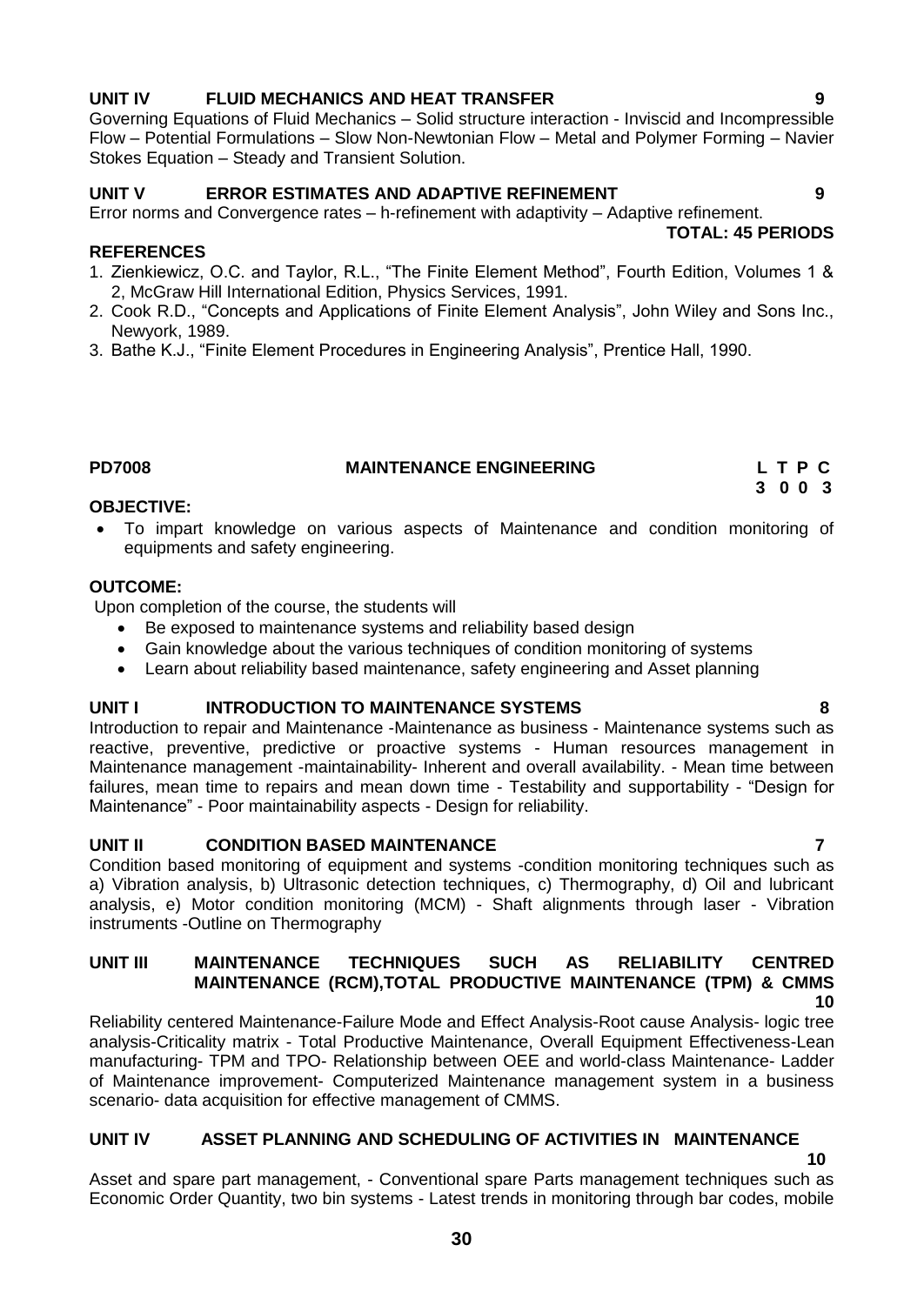computer and wireless data transmissions -. Different aspects of planning and scheduling of Maintenance, such as shutdowns- Critical aspects of both routine and shut down Maintenance -. bar charts - PERT network during shut down -Man power Training and utilization of skilled manpower - Sequencing of activities.

# **UNIT V SAFETY AND OTHER ASPECTS OF MAINTENANCE FUNCTIONS 10**

Safety Engineering. - Hazard analysis -General rules and guidelines in safety and hazard prevention - Analytical tools - Hazard analysis- Fault Tree Analysis - Sneak Circuit analysis - Integrated approach to Maintenance- Statistical distributions such as normal, gamma and "Weibull" in Maintenance- Maintenance effectiveness.

#### **TEXT BOOK:**

1. "Maintenance Engineering and Management": K.Venkataraman-PHI Learning - 2007

#### **REFERENCES:**

- 1. Kelly. A and Harris, M. J, "Management of Industrial maintenance", Butter worth & Co., 1978
- 2. David J. Smith, "Reliability and Maintainability in Perspective", McMillan,2nd Edition, 1985.
- 3. Gwidon W Stachowiakand Andrew W. Batchelor, "Engineering Tribology", Butterwork-Heinmann, 2001
- 4. John V.Grimaldi& Rollin H.Simonds, "Safety Management", AITBS Publishers & Distributors, 2001

# <span id="page-30-0"></span>**ED7011 BEARING DESIGN AND ROTOR DYNAMICS L T P C**

#### **OBJECTIVE:**

- To know about different types of bearings available for machine design and their operating principles
- To design hydrodynamic/ hydrostatic / rolling bearing for given specifications and analyze the bearings for their performance
- To understand the bearing behavior under dynamic conditions

#### **OUTCOME:**

- Acquisition of knowledge in the analysis of all types of bearings.
- Ability to make specifications of all types of bearings
- Skill for conducting dynamic / vibration analysis and trouble shooting of bearings

### **UNIT I CLASSIFICATION AND SELECTION OF BEARINGS 6**

Selection criteria-Dry and Boundary Lubrication Bearings-Hydrodynamic and Hydrostatic bearings-Electro Magnetic bearings-Dry bearings-Rolling Element bearings- Bearings for Precision Applications-Foil Bearings-Special bearings- Selection of plain Bearing materials –Metallic and Non metallic bearings

### **UNIT II DESIGN OF FLUID FILM BEARINGS 10**

Design and performance analysis of Thrust and Journal bearings – Full, partial, fixed and pivoted journal bearings design procedure-Minimum film thickness – lubricant flow and delivery – power loss, Heat and temperature distribution calculations- Design based on Charts & Tables and Experimental curves-Design of Foil bearings-Air Bearings- Design of Hydrostatic bearings-Thrust and Journal bearings- Stiffness consideration - flow regulators and pump design

#### **UNIT III SELECTION AND DESIGN OF ROLLING BEARINGS 10**

Contact Stresses in Rolling bearings- Centrifugal stresses-Elasto hydrodynamic lubrication-Fatique life calculations- Bearing operating temperature- Lubrication- Selection of lubricants-Internal clearance – Shaft and housing fit- -Mounting arrangements-Materials for rolling bearings-Manufacturing methods- Ceramic bearings-Rolling bearing cages-bearing seals selection

**3 0 0 3**

**TOTAL: 45 PERIODS**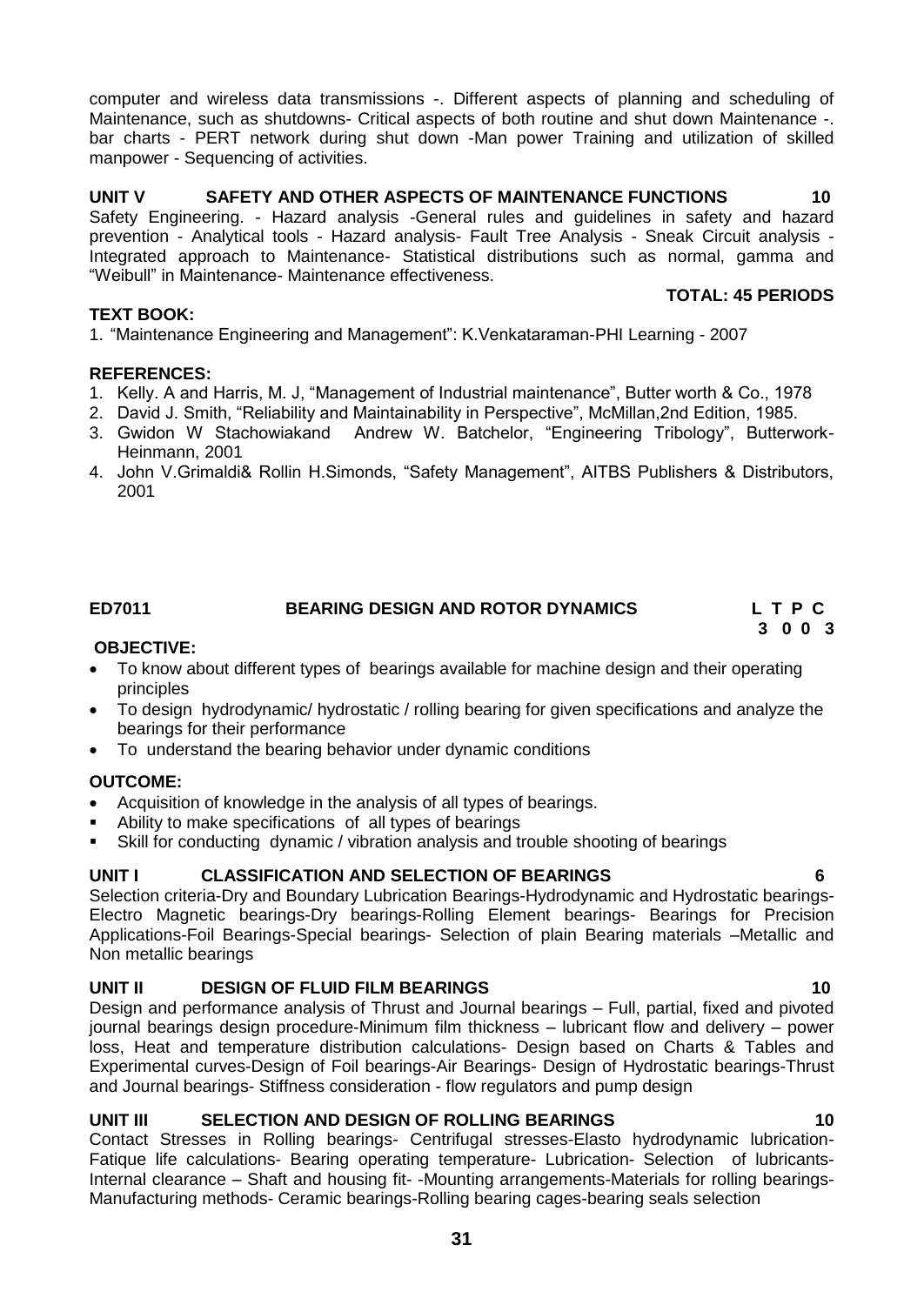# **UNIT IV DYNAMICS OF HYDRODYNAMIC BEARINGS 10**

Hydrodynamic Lubrication equation for dynamic loadings-Squeeze film effects in journal bearings and thrust bearings -Rotating loads , alternating and impulse loads in journal bearings – Journal centre Trajectory- Analysis of short bearings under dynamic conditions- Finite difference solution for dynamic conditions

### **UNIT V ROTOR DYNAMICS 9**

Rotor vibration and Rotor critical speeds- support stiffness on critical speeds- Stiffness and damping coefficients of journal bearings-computation and measurements of journal bearing coefficients -Mechanics of Hydro dynamic Instability- Half frequency whirl and Resonance whip-Design configurations of stable journal bearings  **TOTAL: 45 PERIODS**

#### **REFERENCES:**

- 1. Neale, M.J. "Tribology Hand Book", Butterworth Heinemann, United Kingdom 2001.
- 2. Cameron, A. "Basic Lubrication Theory", Ellis Herward Ltd., UK, 1981
- 3. Halling, J. (Editor) "Principles of Tribology ", Macmillian 1984.
- 4. Williams J.A. " Engineering Tribology", Oxford Univ. Press, 1994.
- 5. S.K.Basu, S.N.Sengupta & B.B.Ahuja ,"Fundamentals of Tribology", Prentice –Hall of India Pvt Ltd , New Delhi, 2005
- 6. G.W.Stachowiak & A.W .Batchelor , Engineering Tribology, Butterworth-Heinemann, UK, 2005

#### <span id="page-31-0"></span>**CD7006 INTEGRATED MANUFACTURING SYSTEMS L T P C 3 0 0 3**

# **OBJECTIVE:**

At the end of this course the students would have developed a thorough understanding of the group technology, manufacturing process planning and control, modern manufacturing systems

#### **OUTCOME:**

It helps the students to get familiarized with the computer aided process planning, group technology, process planning and control and computer integrated manufacturing systems

#### **UNIT I INTRODUCTION 5**

Objectives of a manufacturing system-identifying business opportunities and problems classification production systems-linking manufacturing strategy and systems analysis of manufacturing operations.

#### **UNIT II GROUP TECHNOLOGY AND COMPUTER AIDED PROCESS 5**

Introduction-part families-parts classification and cooling - group technology machine cellsbenefits of group technology. Process planning function CAPP - Computer generated time standards.

### **UNIT III COMPUTER AIDED PLANNING AND CONTROL 10**

Production planning and control-cost planning and control-inventory management-Material requirements planning (MRP)-shop floor control-Factory data collection system-Automatic identification system-barcode technology- automated data collection system.

## **UNIT IV COMPUTER MONITORING 10** 10

Types of production monitoring systems-structure model of manufacturing process-process control & strategies- direct digital control-supervisory computer control-computer in QC - contact inspection methods non-contact inspection method - computer-aided testing - integration of CAQC with CAD/CAM.